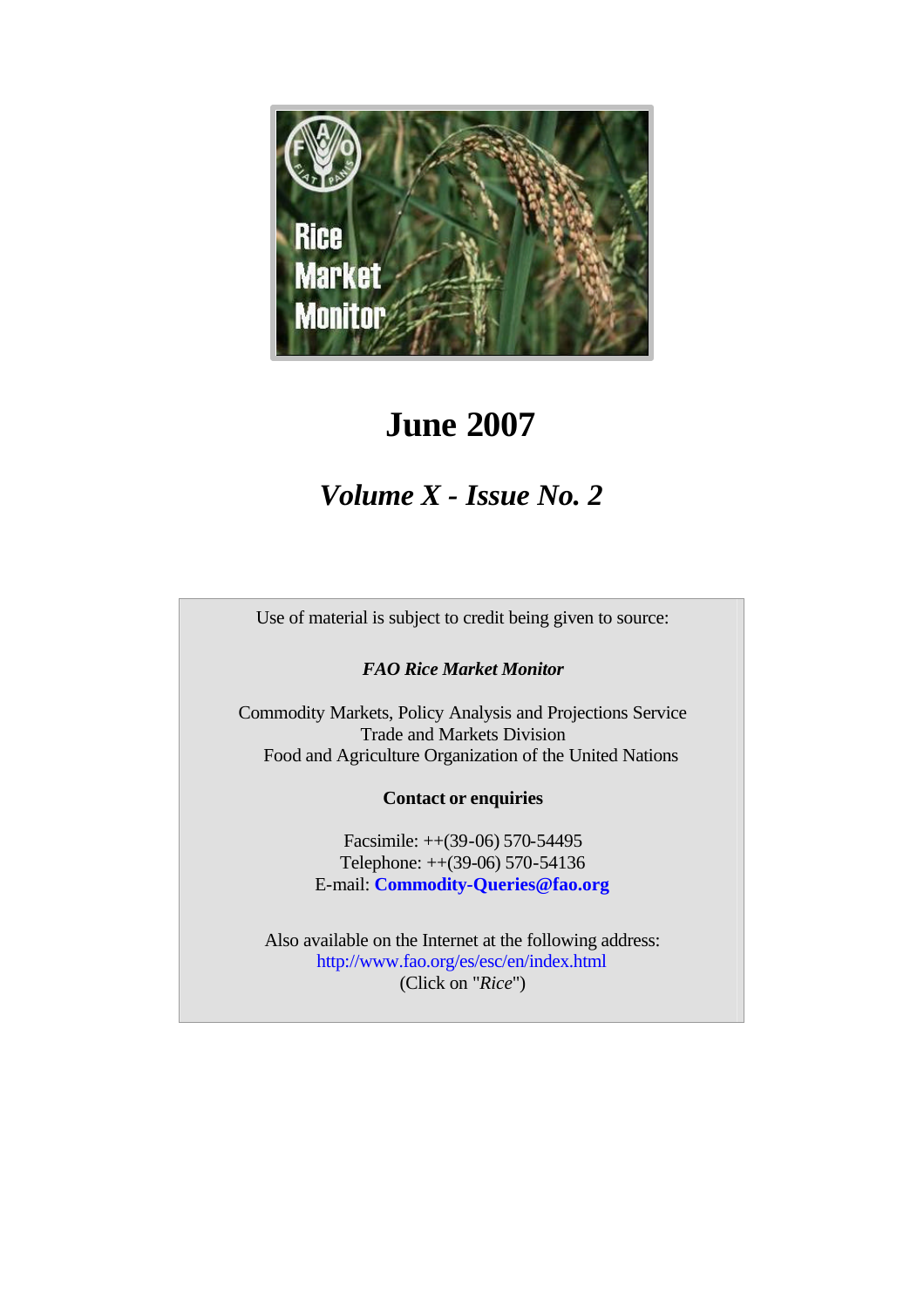#### **ROUND-UP**

• FAO's March forecast of **global paddy production in 2007** has been raised by 5 million tonnes to 638 million tonnes, which would represent a mere 1 percent increase from 2006. So far into the season, only countries situated in the Southern Hemisphere have harvested their main 2007 crops, the results of which have been rather disappointing. While there is still much uncertainty surrounding the outcome of the season in the northern hemisphere countries, relatively high prices are anticipated to boost their production, assuming normal growing conditions.

• Much of the growth in world output would be accounted for by **Asian countries,** now anticipated to gather 580 million tonnes, 8 million tonnes more than in 2006. Sizable gains are foreseen in Bangladesh, China, India, Nepal, Pakistan and Thailand, while Indonesia, Japan, the Republic of Korea and Sri Lanka may incur a decline.

• Prospects are positive in **Africa**, where 22.1 million tonnes of paddy rice are expected to be gathered, up from 21.6 million tonnes in 2006. Output is expected to increase in Madagascar, Nigeria and Guinea, while it might fall in Burkina Faso, Cote d'Ivoire and Mali. Following the generally good crops harvested last year, the broad food situation appears to be relatively favourable at a time when many countries are heading towards the lean season.

• Adverse weather conditions and competition from other crops may result in a 2 percent decline in paddy production **in Latin America and the Caribbean (LAC)** to 24.2 million tonnes. The drop is expected to stem from a negative performance in South American countries, in particular Brazil, which faced water constraints at planting time, but also in Argentina, Chile, Ecuador, Peru and Uruguay. By contrast, the outlook is positive for countries in Central America and the Caribbean, especially Cuba, but also Costa Rica, the Dominican Republic and Mexico.

• In the **rest of the world**, prospects are rather mixed, as production is set to fall in the United States and Australia, while it may increase in the Russian Federation, following a strengthening in border protection. Output by the European Union (EU) is unlikely to change much from last year.

• FAO's forecast of **global rice trade** in 2007 has been raised to 30.2 million tonnes, almost 1 million tonnes, or 3 percent, above 2006 and a new record. The increase would result from a strengthening of **import** demand, with larger volumes flowing to Bangladesh, Indonesia, Cuba, Brazil and the EU. By contrast, imports to the Islamic Rep. of Iran, Iraq, Malaysia and the Russian Federation may fall. Overall, less rice is also expected to be imported by African countries.

• Much of the expansion in world trade this year is expected to be met through larger **exports** from Cambodia, China, Egypt, Myanmar and Thailand. By contrast, limited supply and high domestic prices are likely to depress sales of Argentina, Australia, Brazil, India, Pakistan and the United States.

• The FAO estimate of **world rice inventories** at the close of the **2006/07** marketing seasons has been raised from the March figure by about 2 million tonnes to 104 million tonnes. This would still represent a draw-down from their opening level of 106 million tonnes, an indication that global production was not sufficient to fully meet consumption. Rice inventories are estimated to fall in importing countries such as Bangladesh, Brazil, Indonesia, the Islamic Rep. of Iran, Nepal and Senegal but also in India and Viet Nam. However, they may rise strongly in China. Preliminary forecasts for closing rice inventories in **2008** point to a small recovery to 105 million tonnes, with much of the increase again concentrated in China, while further cuts are expected in Australia, Bangladesh, Brazil, India, Indonesia, the United States and Viet Nam.

• **International prices** have remained on an upward trend since March, as reflected by the FAO all rice price index, which averaged 123 in June, up from 120 in March. The price strength dominated the various rice market segments, with the exception of Japonica rice. Prices of aromatic rice, in particular, have continued to surge, a reflection of scant export availability, with the corresponding index gaining 8 points since March and 14 points since January. On average, world rice quotations are estimated to have risen by 14 percent since June 2006. Prices are expected to remain steady at least until October – November, when several important northern hemisphere countries will be harvesting their main crops. Among the various areas of uncertainties, one concerns import demand by Indonesia, the withdrawal of which would have serious negative effects on quotations. International rice prices will also be influenced in the next few months by the pattern of the monsoon, exchange rate movements and transportation logistics.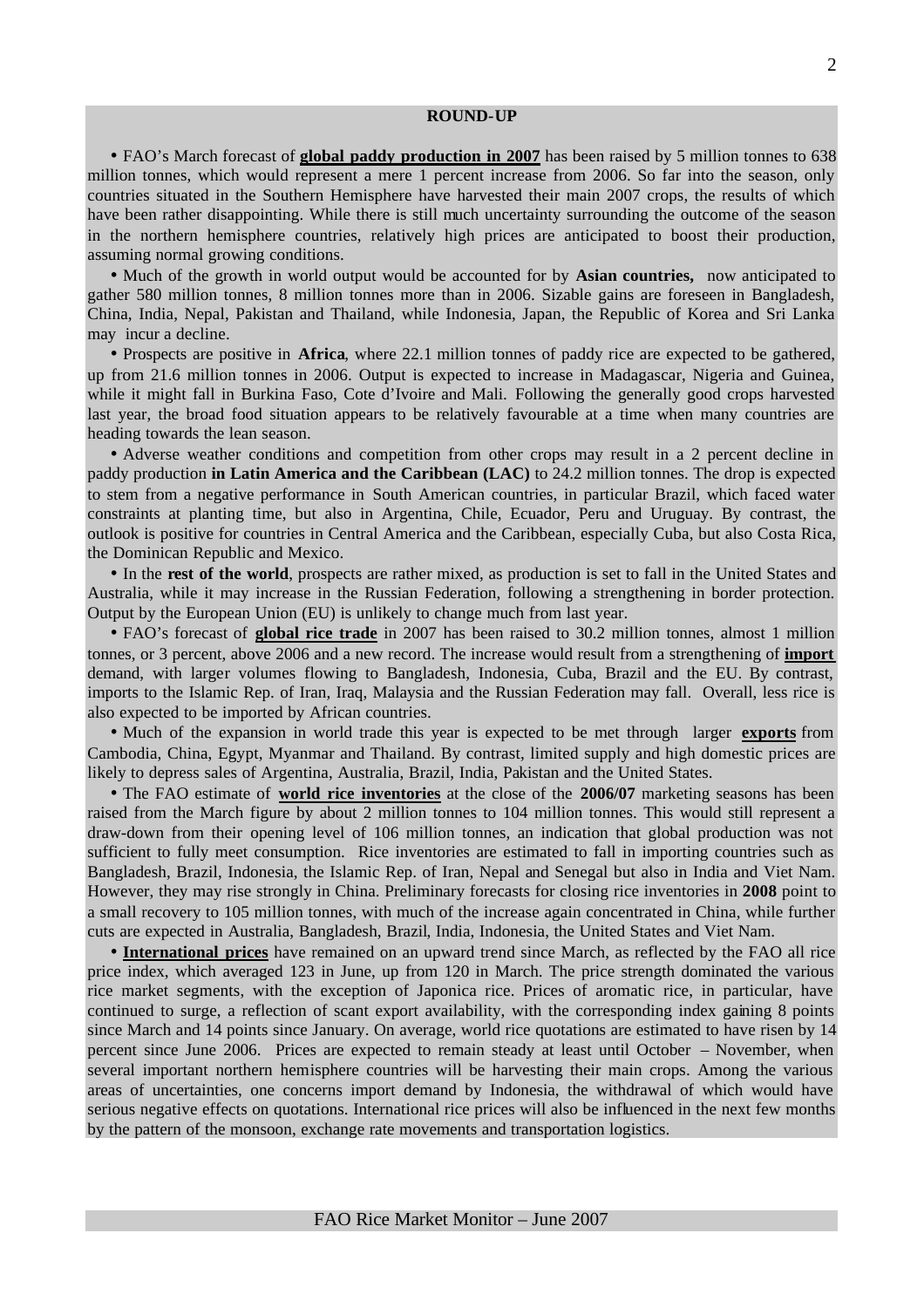#### **INFORMATION UPDATE AS OF 28 JUNE 2007**

# **I. PRODUCTION**

#### **FAO's new forecast of global rice production in 2007 points to a record**

This is a period of the year when most southern hemisphere countries have harvested their main crops. In the northern hemisphere, plantings are completed or about to be completed in most regions, except in Asia where many countries, including Bangladesh, China, India, the Philippines, Thailand and Viet Nam await the arrival of the monsoon rains to start sowing their main paddy crop. Since these countries are among the largest producers in the world, the current forecast of world production can still undergo major revisions in the coming months.



As of June 2007, the FAO outlook for global production in 2007 has improved and now stands at 638 million tonnes, about 5 million tonnes above the March 2007 forecast. At that level, the 2007 paddy season would end with a 6 million tonne increase from the revised 2006 estimate. If confirmed, production in 2007 will surpass the previous 633 million tonne record achieved in 2005. Much of the production rebound is expected to stem from growth in Asian countries situated in the northern hemisphere. This would

contrast with the preliminary results of crops in southern hemisphere countries, many of which have been harvested, which are now showing a 3 million tonne production decline for that group of countries to 82 million tonnes.

Compared with the figures released in March, the 2007 production forecasts have been subject to a number of adjustments: in Asia, the most important corresponded to: Cambodia (+50 000 tonnes to 6.55 million tonnes), China (+3.9 million tonnes to 186.9 million tonnes), India  $(+1.0$  million tonnes to 138 million tonnes), Laos  $(+70\,000)$  tonnes to 2.87 million tonnes), Pakistan (+135 000 tonnes to 8.535 million tonnes) and Thailand (+300 000 tonnes to 30.5 million tonnes); in Africa: Madagascar (+350 000 tonnes to 3.55 million tonnes) and Mozambique (+26 000 to 196 000 tonnes); in Latin American and the Caribbean (LAC): Argentina (- 50 000 tonnes to 1.08 million tonnes), Brazil (+88 000 tonnes to 11.403 million tonnes), the Dominican Republic (+50 000 tonnes to 710 000 tonnes), Peru (- 400 000 tonnes to 2 million tonnes), Uruguay (+25 700 tonnes to 1.146 million tonnes); in the other continents, forecasts were changed for Australia (+ 61 000 tonnes to 167 000 tonnes), the European Union (-128 000 tonnes to 2.644 million tonnes) the United States (- 200 000 tonnes to 8.3 million tonnes).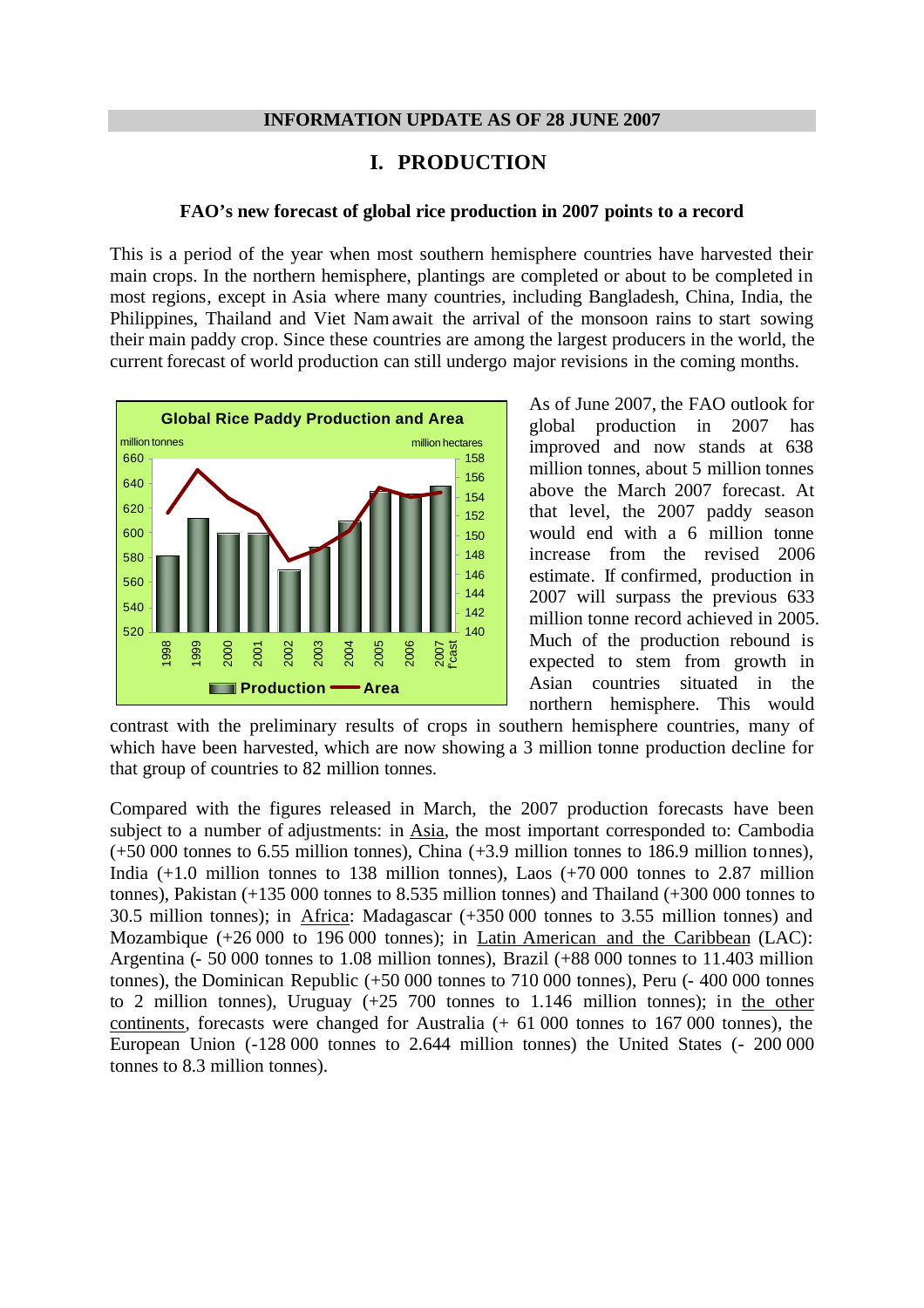#### **A. ASIA**

# **Positive outlook for 2007 paddy crops in Asia sustains expectations of a global production recovery**



Spurred by rising rice prices, many countries in Asia are expected to plant more area with the crop this season, which may boost paddy production to some 580 million tonnes, 8 million tonnes more than in 2006. Part of the rise would arise from increases in those countries that had faced problems last season, in particular Bangladesh, China, India, Nepal, Pakistan and Thailand. The outlooks for these countries are, however, still shrouded in uncertainty, since in many of them the season still has to commence. For those countries in the southern

hemisphere where the season is already well advanced, the results have been far from positive, with Indonesia posting a 1.3 million tonnes decline in output after drought constrained planting of the main crop.

In **Bangladesh**, harvesting of the 2006 Boro crop, the last and most important of the three grown each season, has been completed. Although the crop was 2 percent larger than in 2006, it fell well short of the Government target, reflecting the negative impact of low temperatures at the early stage of crop development. The disappointment performance of the Boro crop compounded the poor output obtained fromboth the Aus rice crop, which was impaired by a lack of rain at the critical flowering time, and the main Aman crop, which was hampered by drought and rising prices of basic inputs. Under more positive climatic expectations, Bangladesh's production in 2007 is set to reach 40.5 million tonnes, 2.7 percent above the current estimate for 2006. The production decline in 2006 was felt through rising domestic prices, to levels exceeding those that had been fixed by the government to pay for its local purchases for its distribution programmes. Facing major difficulty to procure rice locally, the government announced in early May that it would raise its purchasing price from Taka 10.00 to Taka 11.25 per kilo, in the case of paddy, and from Taka 16 to Taka 18 per kilo, in the case of milled rice. The government is expected to buy about 1.2 million tonnes of rice domestically by end August, to reconstitute public reserves.

The 2007 paddy season is about to start in **Cambodia** and farmers are busy preparing land and are starting transplanting seedlings for the early wet rice crop. According to official expectations, production in 2007 may reach 6.55 million tonnes, a gain of almost 5 percent from the 6.264 million tonnes gathered in 2006 and a new record. The country has been expanding the area planted to rice with the view to becoming an increasingly important supplier of the international rice market. Last year, participation as an exporter was reported to have contributed to raising the paddy prices from US\$ 120 to US\$ 135 per tonne. Cambodia has joined the coalition of exporting countries composed of Laos, Myanmar,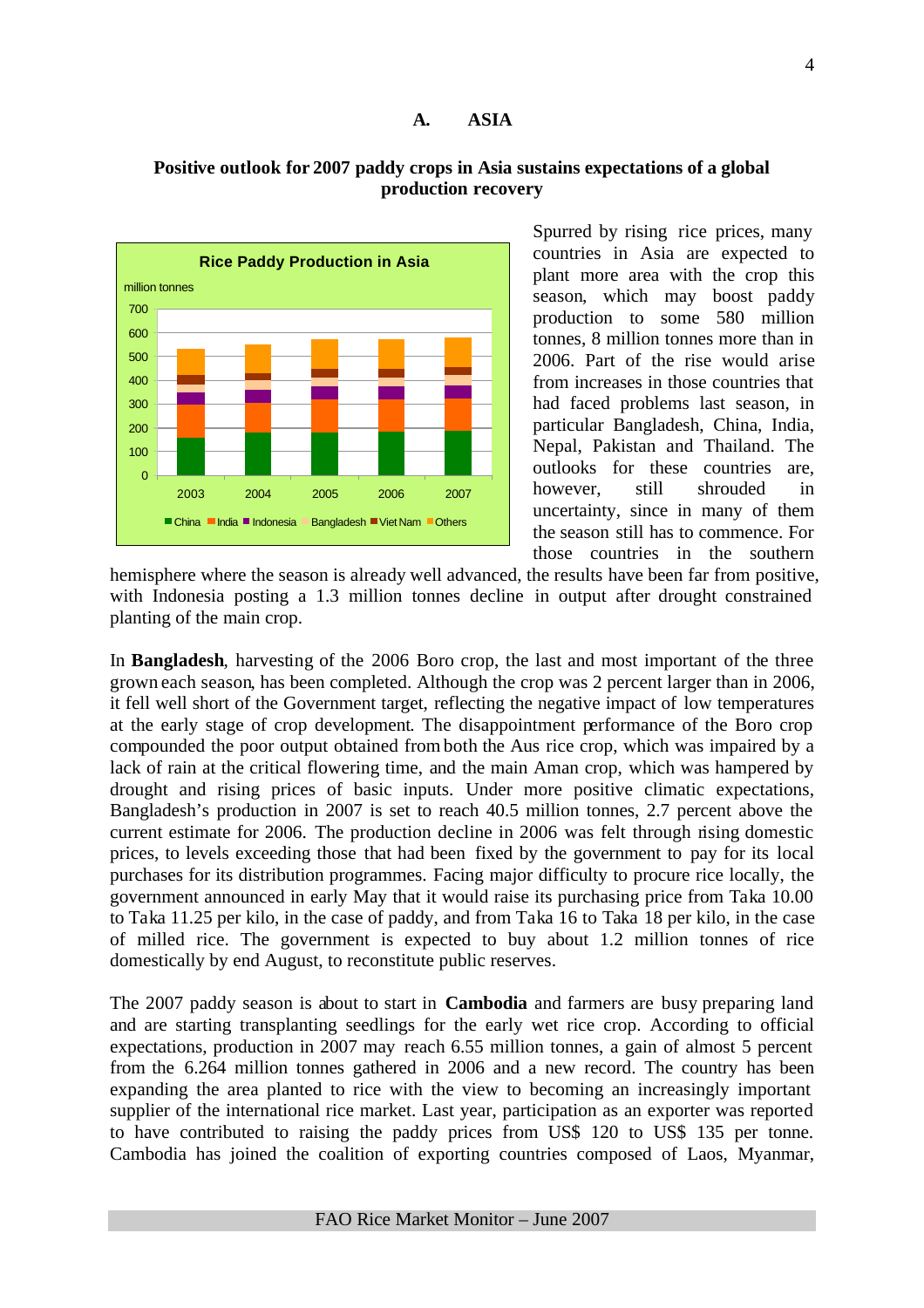Thailand and Vietnam that are promoting rice from the region but also fostering technical collaboration.

According to new estimates released in May 2007, **China** (mainland) harvested 182.6 million tonnes in 2006, 1 percent up from the previous year and about 2 million tonnes larger than the earlier estimate. The country is starting gathering its 2007 early rice crop, while also planting the intermediate crop. Weather conditions have been erratic so far, as a lingering drought and unseasonably high temperatures in Southwest Sichuan Province were reported up until early June to have caused considerable delays in plantings. Since then, the country has faced torrential rains and floods in Hunan, Guangdong, Guangxi, Guizhou, Jiangxi and Fujian, while intense heat and above normal temperatures continued to grip the north-eastern part of the country. Severe plant hoppers attacks have also been reported. Nonetheless, the China National Grain and Oilseed Information Centre has maintained its semi-official forecast of production at 186.9 million tonnes for 2007, which would be 2.4 percent above the revised estimate for 2006. The expected increase reflects anticipation of a much larger intermediate rice crop, the one that had been particularly affected by adverse weather conditions in 2006.



According to the Meteorological Department of **India**, the monsoon rains reached the Kerala coast on 28 May, slightly earlier than normal, while they were expected to stretch to the north-eastern states by mid-June. The arrival of the monsoon opens the 2007 rice season in the second largest rice producing country. Assuming normal growing conditions, the country is forecast to gather 138 million tonnes of paddy rice in 2007, barely 1 percent more than in 2006, but in line with the

trend path observed since 1990. The disappointing agricultural growth performance in recent years is becoming a growing source of concern, raising questions over the long run ability of India to meet the food needs of its population. Production has also been subject to large fluctuations, because of the Kharif crop strong dependence on the monsoon. However, the slow expansion also reflects a shift of resources to other more profitable activities. Under the  $11<sup>th</sup>$  Plan, the country has set a medium term production target for 2011-2012 of 114.86 million tonnes of milled rice (equivalent to 174 million tonnes of paddy rice), which would require a rate of growth of around 5 percent per annum, much faster than the one witnessed in recent years,.

Tight cereal supplies in 2006 and 2007, much of which related to a poor wheat crop season, lifted Indian market farm prices well above the official procurement levels, which has hindered the government's ability to procure wheat as well as rice, locally. So, in May, the Indian authorities announced they would extend by several months the period of application of the price incentive of Rupee 650 (US\$ 16) per tonne on government paddy purchases, which was originally set for application between 25 September 2006 and 31 March 2007. The extension varied depending on individual states: up to 31 May 2007 in Bihar and Kerala, up to end September 2007 in Andhra Pradesh, Chhattisgarho, Orissa, Tamil Nadu and West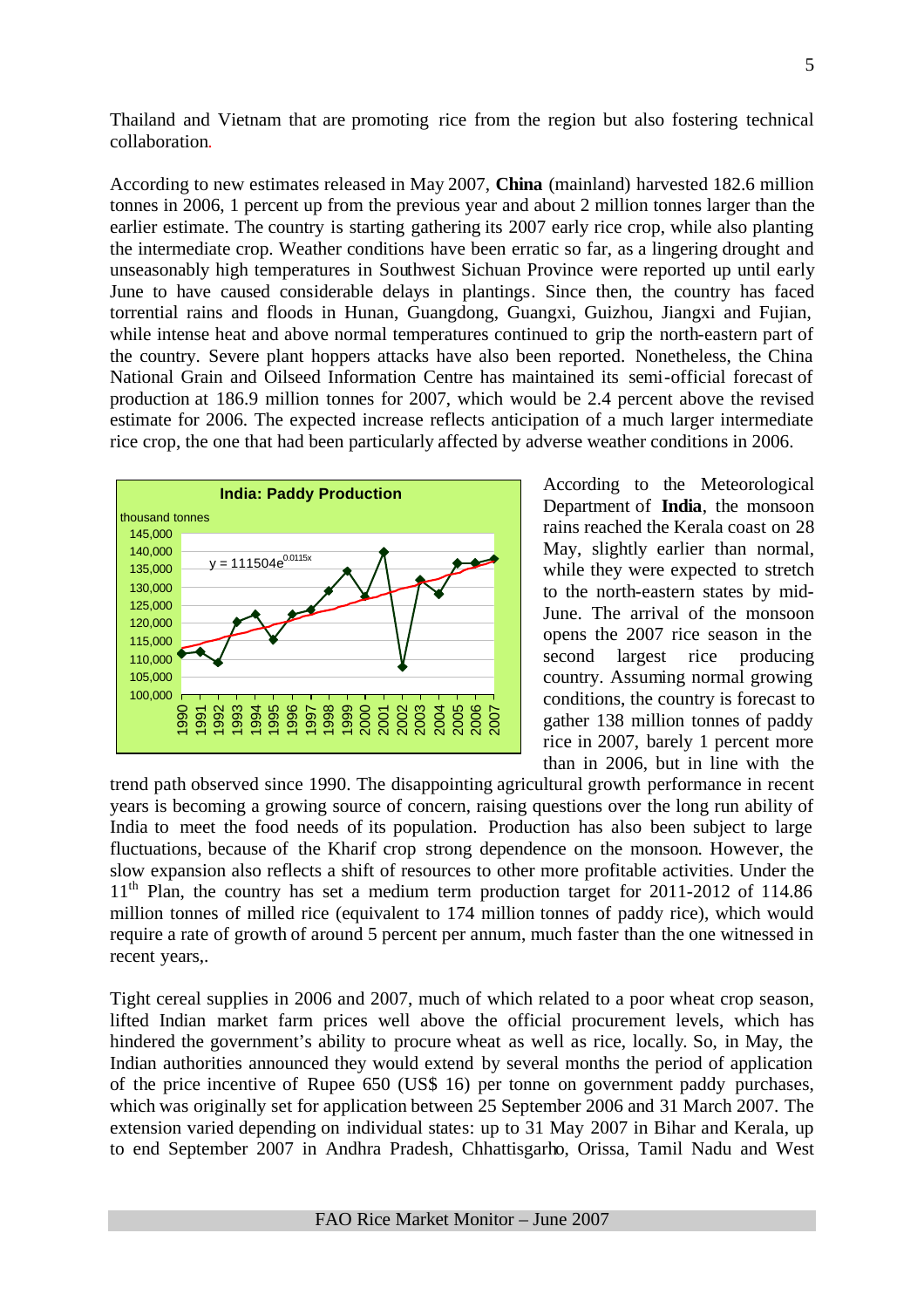Bengal. The premium raises the procurement price level from Rupees 5800 to Rupees 6450 (US\$ 158) per tonne for common rice and fromRupees 6100 to 6750 (US\$ 166) per tonne for Grade A rice. In 2006/07, the government plans to procure 25 million tonnes of rice for the Central Pool to meet the quantity required for its distribution programme while also meeting the target stock level of 5.2 million tonnes by October 2007.

The production forecast for **Indonesia** remains at 53.13 million tonnes, 1.1 million tonnes less than in 2006. The decline is the reflection of a prolonged drought, which delayed plantings by about 2 months, and of subsequent flooding problems. These difficulties had a strong negative impact on the main paddy crop, which is normally harvested between March and April, as the lack of irrigation water in reservoirs prevented many farmers from growing that rice crop. Some of the losses might be recouped over the second crop, the planting of which is underway. The Government is reported to have launched a Seeds Assistance Programme, under which 112 247 tonnes of high quality rice seeds and 3 600 tonnes of hybrid rice seeds have been earmarked for distribution to farmers over the season, which may help boost the size of the secondary crop. Furthermore, in March 2007, the government raised the level of the official procurement prices, which, for dry paddy rice moved from Rupiah 2280 (US\$ 248) to Rupiah 2575 (US\$ 280) per tonne and, for milled rice, from Rupiah 3550 (US\$ 387) to Rupiah 4000 (US\$ 436) per tonne. Since March 2005, however, these prices have no longer provided a floor to producer prices as there is no obligation for the government to purchase unlimited amounts of rice at those levels. Instead, they are defined as a "government reference purchase price" to guide public agencies in their market operations.

The official production target in **Japan,** of 8.280 million tonnes of husked rice, equivalent to 10.350 million tonnes of paddy continues to be used as production forecast for 2007. It would imply a 3 percent drop from 2006 and would be consistent with the steady decline in domestic demand as, according to recent estimates by the Ministry of Agriculture, Forestry and Fisheries, per caput rice consumption fell from 61.5 kg in 2004 to 61.4 kg in 2005. The government continues to examine possible strategies to reform agriculture. In April 2007, it approved a "New Agricultural Policy for the 21 Century", which hinges on five basic principles: (i) a new strategy on food and agriculture; (ii) the development of domestic agricultural industries; (iii) the adoption of "Good Agricultural Practices" (GAP); (iv) a growing utilization of biomass<sup>1</sup>; and (v) Increased number of visitors and inhabitants of rural areas. The GAP are to be promoted for all major agricultural products, including rice, by fostering the management of risk along the full production process rather than on a safety assessment of the final product only.

The **Democratic Popular Republic (DPR) of Korea** is currently transplanting the paddy crop under excellent conditions. The crop is also expected to benefit from increased fertilizer applications, rendered possible by the resumption of fertilizer deliveries by the neighbouring Republic of Korea. As a result, FAO's previous forecast of a 1 percent recovery of production to 2.5 million tonnes in 2007 is maintained.

Under the prevailing rice policy regime, **the Republic of Korea** is expected to produce 6.2 million tonnes of paddy rice, down from 6.324 million tonnes in 2006. In 2005, the country launched a major reform of its national rice policy, which abolished the traditional pricebased support and shifted the assistance to the sector to direct payments. According to the

 1 Japan has set a target for domestic biofuel production of 50 000 kiloliters per year by 2011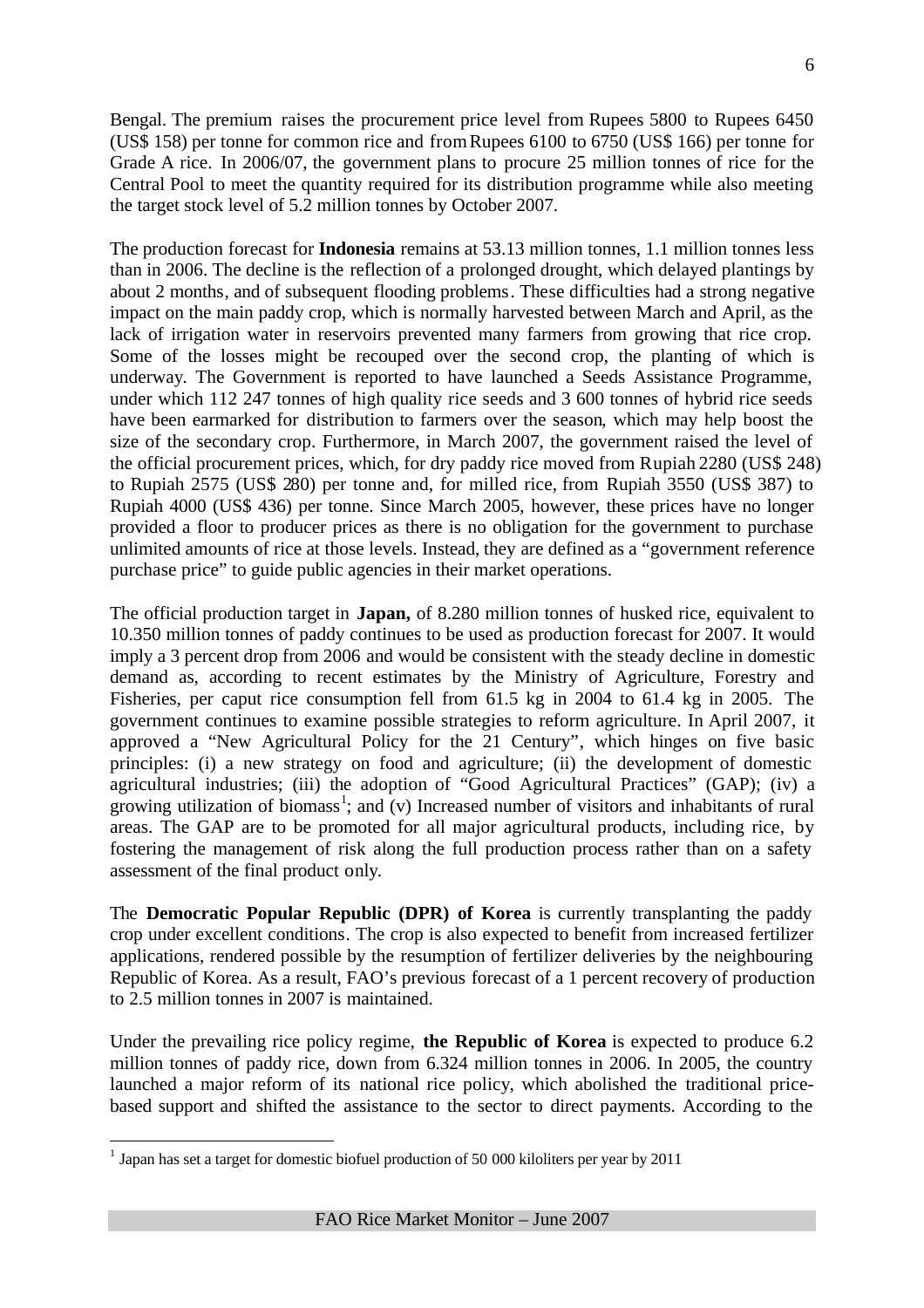new regime, producers are eligible to a fixed-area payment and to a price deficiency payment under the Rice Income Compensation Act. The area payment, limited to an historical 1998- 2000 rice land base of 1.024 million hectares, was increased from Won 600 000 per hectare in 2005 to Won 700 000 (US\$ 586) per hectare in 2006. As a result, transfers made to eligible farmers as area payments rose from Won 614.4 billion in 2005 to Won 716.8 billion in 2006. Producers also received deficiency payments that compensated them for 85 percent of a price shortfall calculated as the difference between a government fixed "target price" of Won 2126 per tonne<sup>2</sup> and the national average market price over the crop harvest season (October to January) of Won 1846 per tonne, minus the area payment<sup>3</sup>. In 2006, the deficiency rate amounted to Won 94.2/kilo (US\$ 100 per tonne) of milled rice, which gave rise to a transfer of Won 437 billion (US\$ 471 million) to the sector in 2006, substantially lower than the Won 900.6 billion paid in 2005<sup>4</sup>. Overall, compensatory payments to rice producers amounted to Won 1.15 trillion (US\$ 1.95 billion) in 2006, down from 1.515 trillion in 2005. For 2007, payments have been budgeted by the government at Won 2.42 trillion (US\$ 2.56 billion), but actual outlays have normally fallen short of those budgeted. Besides the previous two compensatory payments, the government also intervened on the market by purchasing rice under the Public Storage System for Emergency programme at prevailing market prices. In 2006, 504 000 tonnes, in milled rice equivalent, were purchased, a level substantially lower than the 719 000 tonnes procured in 2005.

The paddy season is just commencing in **Nepal** where the main paddy crop is now at the planting stage. The country, which incurred severe and prolonged drought problems for the past three years, is very preliminarily expected to gather 4.2 million tonnes of rice in 2007, which would imply a major recovery from the 3.681 million tonnes harvested in 2006.

The 2007 paddy season is already well advanced in **Pakistan**, where sowing of the 2007 Kharif rice crop started in April. Following a flood-related contraction in 2006, paddy production is expected to rebound this season to a new record of 8.5 million tonnes (equivalent to 5.7 million tonnes of milled rice), largely on expectations of increased irrigation water availability following abundant winter rains and spring snowfall. A surge in paddy and rice market prices is also likely to foster an expansion of plantings this season. In addition, crops are expected to benefit from increased applications of fertilizers, following the extension to phosphates and potassium fertilizers, in October 2006, of a price subsidy, originally limited to urea and the increase, in March 2007, of the fertilizer subsidy from RS 250 to Rupees 400 per 50 kg bag (US\$ 133 per tonne). On another front, the country should complete the construction of various dams and canals in the next few years, which should increase the national water storage capacity by more than 5.2 billion cubic metres by 2008.

In the **Philippines**, the 2007 paddy season (July-June) is just starting. Abundant rainfall in the past few months is expected to enable farmers to increase rice plantings. In addition, the Ministry of Agriculture protracted the rice subsidy, which, it had originally announced, would be discontinued this season. The Ministry was reported to have allocated Pesos 400 million

 $\overline{a}$ 

<sup>&</sup>lt;sup>2</sup> The target price for the 2005 -2007 three year period was set equal to the 2002-04 average level of Won 2126 per tonne.

Converted into a per milled tonne basis of Won 144/kilo (US\$155 per tonne).

<sup>&</sup>lt;sup>4</sup> The per tonne deficiency rate is applied to level of production corresponding to the actual cultivated area out of the historical 1.024 million hectares, based on an historical yield of 4.880 tonnes per ha.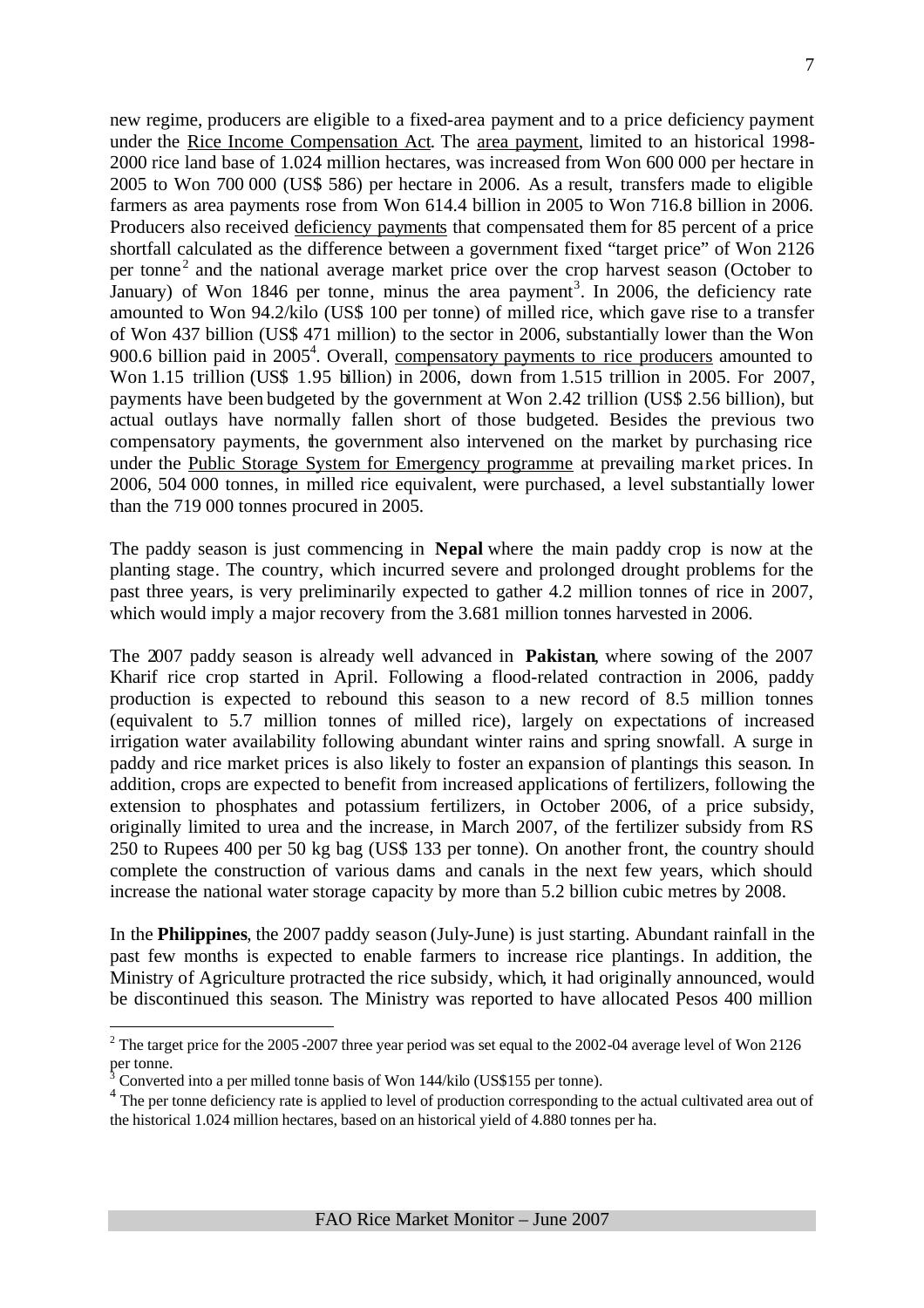(US\$ 8.7 million) to fund the price subsidy on hybrid rice seeds to cover about 400 000 ha or rice cultivated under irrigation, resulting in a Pesos 1000 (US\$22) per ha subsidy. In addition, it earmarked Pesos 264 million (US\$5.8 million) to finance a price subsidy on certified seeds, which would allow them to be planted on 600 000 ha of rainfed rice fields, giving rise to a subsidy of Pesos 440 (US\$9.6) per ha. As much of the expansion in production in the past ten years relied on improvements in productivity, it was feared that the cancellation of the subsidy would be a major hindrance to the country's objective to reach rice self-sufficiency by 2010. Thus, assuming no major problem affects the crop over the season, production in the country may reach 15.8 million tonnes in 2007, up from 15.418 million tonnes in 2006, and the largest output on record.



In the country**,** the National Food Agency (NFA), which holds the mandates of ensuring a minimum rice price at the farm level and a maximum rice price at the retail level, has accumulated debt since 2003, when it was summoned to pay tariffs on its rice imports. The government appears now inclined to relieve the Agency from the responsibility to buy rice from farmers at the minimum support price and to distribute rice at subsidized prices to poor consumers. The change in the NFA's mandate

could imply a sharp cut in the volume of paddy procurement by the organization in the coming years, a tendency already evident since 2000.

The season is well advanced In **Sri Lanka,** where the 2007 main Maha paddy crop, harvested in March, was already estimated to be 8 percent smaller than in the previous season, at 1.97 million tonnes, reflecting drought problems. The country is now engaged in sowing the secondary Yala crop which normally accounts for one third of total output. The government has announced it had allocated Rupees 16 billion (US\$ 144 million) to finance a fertilizer subsidy, only provided, however, through government-owned fertilizer companies. Half of the fertilizer subsidy has been allocated to the on-going Yala season, which, together with relatively high prevailing prices, is expected to boost plantings of the Yala crop, currently forecast to yield about 1.25 million tonnes, 50 000 tonnes more than last season. The increase would not be sufficient to compensate for the drop of the Maha crop, so the country is anticipated to face a 4 percent decline compared to the bumper 2006 production and harvest an overall 3.2 million tonnes of paddy in 2007. Meanwhile, the government has allocated Rupees 2 billion (US\$ 18 million) to procure some 110 000 tonnes of paddy from the Maha crop through the Agricultural Production and Marketing Authority, resulting in an average paddy price of US\$164 per tonne. As of mid-June, the Agency was reported to have purchased 84 000 tonnes, despite storage space constraints.

**Thailand** is just starting the new 2007 season with the sowing of the main paddy crop in May-June. Following the release of estimates for the 2006 second and third crops, production over the 2006 season is gauged at 30.3 million tonnes, virtually unchanged from the 2005 level and reversing earlier expectations of a decline. The new estimate arises from reports of a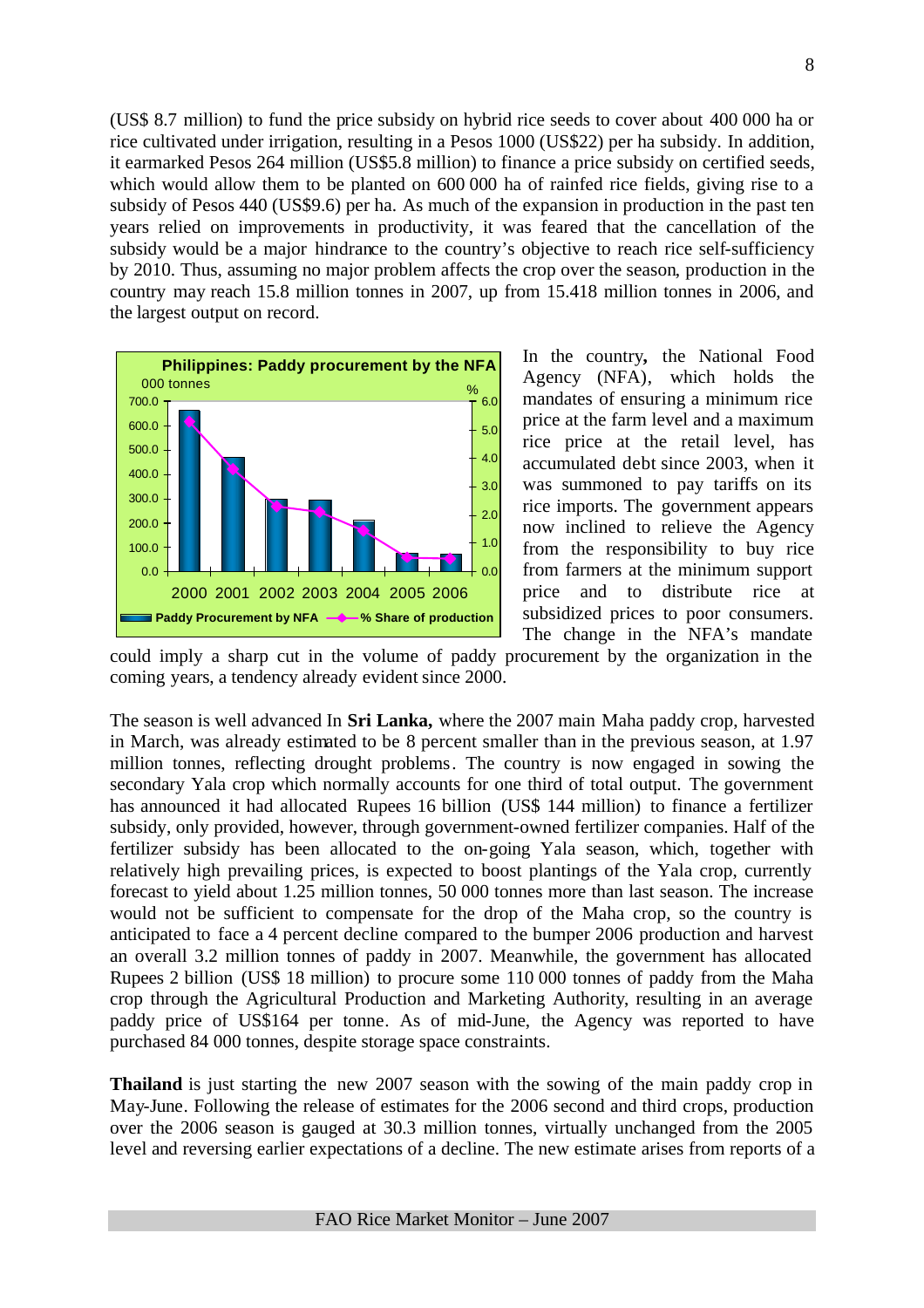

sizeable expansion of plantings of the secondary crops in all regions, except the South, which was facilitated by abundant water availability and positive price prospects. The 2007 production forecast has also been raised and now stands at 30.5 million tonnes, slightly above the current 2006 production estimate. The Thai Government already started buying rice under the second paddy crop procurement programme (16 March - 31 July 2007), but in much smaller quantities than last year, as less than 500 000 tonnes were reported to have

been procured by the government by end April 2007. In 2006, 7.4 million tonnes were pledged, 2.2 million tonnes of which from the secondary crops. The fall in procurement volumes reflects a less interventionist stance by the authorities but also a 15 percent rise in producer prices since the beginning of the year. Moreover, in April 2007, for the first time, the Government tendered through the Agricultural Futures Exchange of Thailand (AFET) 33 000 tonnes of government-owned, 5% white rice from the 2005/06 season. The bidding process was linked to the price of 5 % white rice contract quoted at AFET, and lots were assigned to those offering the "best base", defined as the offer with the smallest discount from, or the largest premium over, the prevailing futures price. The bidding system is expected to help the government to cut the size of its rice inventories, estima ted at 3.3 million tonnes by end April 2007. The use of Futures may also prefigure a lessening of the role played by the government in stabilizing market prices.

In June, **Viet Nam** virtually concluded the harvest of its 2007 first (winter-spring) paddy crop, the most important of the three grown in the country, as it accounts for about 48 percent of the total. Although some parts in the Red-River Delta had to be replanted following attacks of brown plant hoppers, estimates from the Ministry of Agriculture and Rural Development indicate an increase in output compared with the 2006 winter-spring crop, as yields in the Mekong Delta producing zones were excellent. For the time being, however, the output forecast for the whole 2007 season remains at 36.0 million tonnes, which would be only slightly above the 35.8 million tonnes harvested in 2006.

### **B. AFRICA**

### **Paddy production to rise by 2 percent above the good performance in 2006**

In Africa, the April-June period coincides with the arrival of the rainy season and with the planting of the main paddy crops in western part of the region, whereas the crop is at an advanced stage of development in southern Africa and parts of eastern Africa. Overall, about 22.1 million tonnes are expected to be gathered in Africa this season, 400 000 tonnes more than the previous forecast and up from 21.6 million tonnes in 2006. Following the generally good crops harvested last year, the broad food situation appears to be relatively favourable at a time when many countries are heading towards the lean season.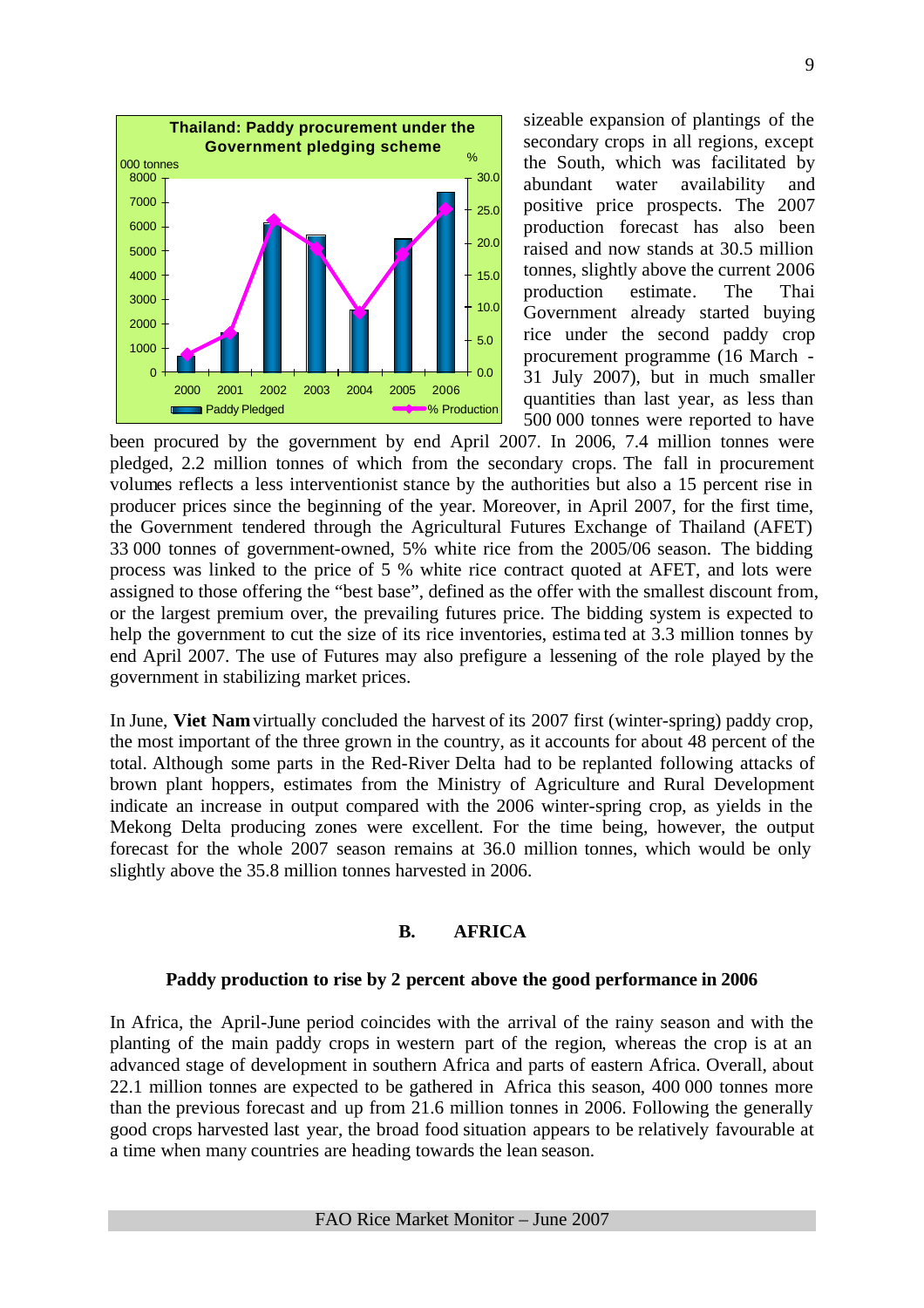In *Northern Africa*, **Egypt** is about to complete the sowing of its 2007 paddy crop. So far, no indication on the area covered has been released by the authorities and production in 2007 remains forecast at 6.6 million tonnes, up from the 6.5 million tonnes harvested in 2006. Expectations of an increase are based on the high prices received by farmers, although availability of fertilizers was reported below normal.

In *Western Africa*, the rainy season arrived early in several countries, which permitted the paddy season to start early in **Benin, Burkina Faso, Cameroon, parts of Chad, Niger, Nigeria and Togo**. However, by end-June, several countries were again suffering dryness



with moisture deficits registered in Western **Burkina Faso**, **Chad**, some **parts of Cote D'Ivoire** and **Mali**. Rainfall shortfalls were also apparent in **Guinea**, **Guinea Bissau**, **Mali** and **Senegal**. Although continued low precipitation in those countries would have serious negative implications for production this season, the situation is not yet critical, provided rainfall resumes. Pending more information on the pattern of the rainy season, paddy production forecasts have not been changed, at 9.6 million tonnes for the

sub-region, equivalent to 6.0 million tonnes of milled rice, a 3 percent increase from 2006. Much of the progress would be on accounted of expected gains in **Benin, Chad, Ghana, Guinea, Nigeria** and **Senegal**, which would more than compensate for the declines anticipated in **Burkina Faso**, **Côte d'Ivoire** and **Mali**. Production in the sub-region has shown a particularly dynamic pace of growth in the past five years, but imports have been the main source of rice supplies, surpassing production, since 2000.



In eastern Africa, above-normal rainfall in **Tanzania** is reported to have fostered an increase in the area planted to rice, which may result in a 3 percent production increase to 1.24 million tonnes. In **Kenya,** paddy production**,** which is concentrated in the south-western part of the country, along the Lake Victoria, was also affected by flooding, despite late and below normal precipitation over the April-June rainy season. Pending more information on the unfolding of the season, the country's output is forecast at 50 000 tonnes, marginally above the estimate for 2006.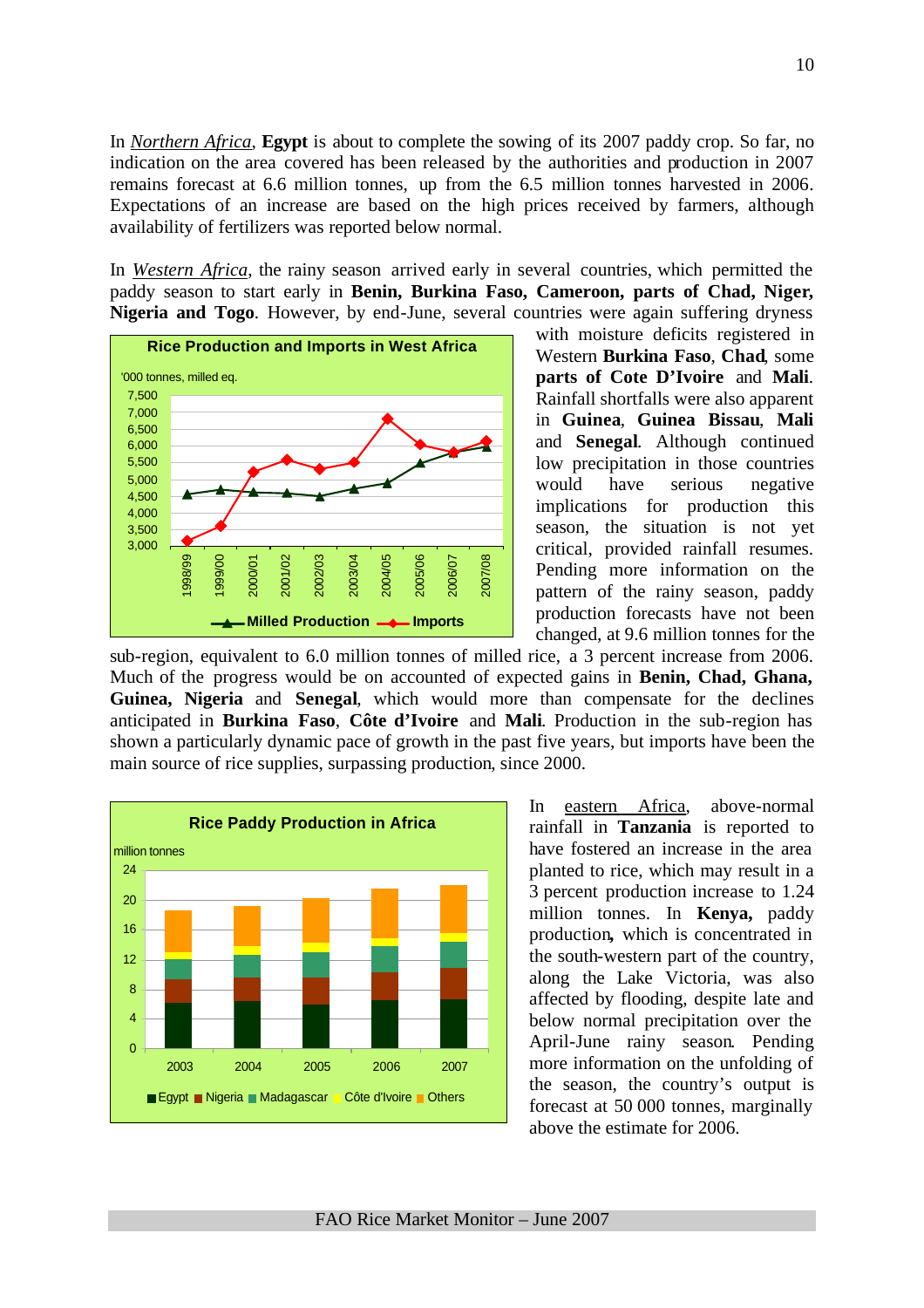In southern Africa, harvesting of the 2007 main paddy crops is virtually concluded. **Madagascar**, one of the largest African rice producers, has been battered by a series of cyclones this year, the last two of which (cyclones Indlala and Jaya) hit the country in March and April, respectively, when the harvesting of the main crop was in full swing. However, despite reports of heavy damage to people and infrastructure, there has been no confirmation the events caused major damage to the paddy crop. Moreover, forecasts by the Ministry of Agriculture, at 3.55 million tonnes, would imply an increase from the 3.4 million tonnes FAO's estimate for 2006 and an improvement from the previous 3.2 million tonnes 2007 outlook. Although, temporary, the arrival of new supplies, have caused a seasonal fall in paddy prices, after reaching a high in mid-March, when harvesting of the crop was just starting. Likewise, production prospects have been upgraded in **Mozambique**, despite the drought and floods that hampered crops in the country this season. According to official forecasts from the Ministry of Agriculture, the country is set to gather 195 967 tonnes of paddy in 2007 from an area of 204 031 ha, up 7 percent from the 182 573 tonnes harvested last year from an area of 194 252 ha.

# **C. LATIN AMERICA AND THE CARIBBEAN**

## **Output forecast to fall in the region, as the expected recovery in Central America and the Caribbean is unlikely to be sufficient to compensate for declines in the southern cone**

Competition from other crops and adverse weather conditions have resulted in a 2 percent expected decline in paddy production in Latin America and the Caribbean (LAC) to 24.2 million tonnes. The decline is likely to stem from negative performance in countries situated in South America, while the outlook for countries in Central America and the Caribbean is positive.

In *Central America and the Caribbean*, the rainy and hurricane season, which normally coincides the planting of the first paddy crop, has already started as, by mid-June, intense rainfall had reached **Costa Rica, the Dominican Republic, El Salvador, Guatemala, Honduras, Nicaragua** and **Panama**, causing flooding and damage to infrastructure. Although still subject to much uncertainty, paddy production in the sub-region is foreseen to attain 2.5 million tonnes, 7 percent more than the 2.36 million tonnes harvested in 2006. Growth largely reflecting expectations of a continued recovery in **Cuba**, where output is forecast to rise by more than 20 percent to 500 000 tonnes, still short of the pre-drought levels of 600 000-700 000 tonnes.

| <b>Cuba: Paddy Production</b>                      |         |         |         |         |         |         |          |          |  |  |  |
|----------------------------------------------------|---------|---------|---------|---------|---------|---------|----------|----------|--|--|--|
|                                                    | 2000    | 2001    | 2002    | 2003    | 2004    | 2005    | 2006     | 2007     |  |  |  |
| <b>State Sector</b>                                | 122.670 | 118.814 | 116.244 | 76,104  | 64.120  | 42.322  | na       | na       |  |  |  |
| <b>Non-state Sector</b>                            | 430.130 | 482.186 | 575.756 | 639.696 | 424,780 | 325,278 | na       | na       |  |  |  |
| Total                                              | 552,800 | 601,000 | 692,000 | 715,800 | 488,900 | 367,600 | 410,000F | 500,000F |  |  |  |
| Source: Cuba Oficina Nacional de Estadísticas, FAO |         |         |         |         |         |         |          |          |  |  |  |

|  | <b>Cuba: Paddy Production</b> |  |
|--|-------------------------------|--|

Production in **Costa Rica** is expected to rebound from the 2006 drought-reduced level, with increases also anticipated in the **Dominican Republic** and **Mexico.**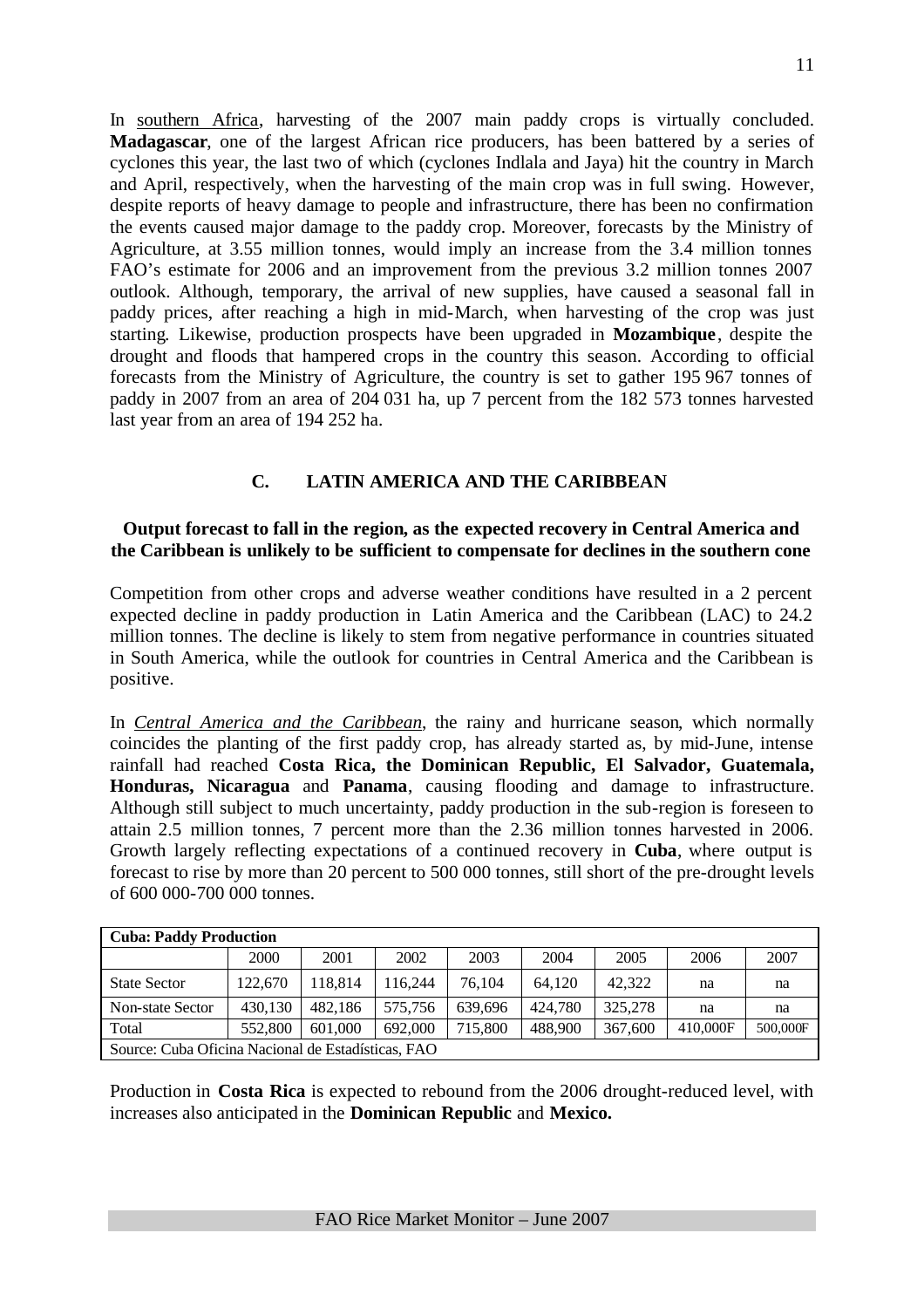

The **Dominican Republic** already started harvesting the main spring crop, with excellent results. Part of the progress has been attributed to the well-functioning of collaboration between producers and millers, which helps them negotiate and agree on producer prices, with the authorities acting as facilitator. This year, the parts agreed on a base reference paddy price of Pesos 1600 per fanega (about US\$ 500 per tonne). In addition, the sector benefited for the third successive year of a national pledging

programme (Programa Nacional de Pignoración), which the Government has funded with Pesos 400 million (US\$ 12.5 million). The programme, which gives access to credits at an 11 percent preferential rate to finance rice production and marketing, was allocated Pesos 3 billion (US\$ 94 million) this season by the Reserve Bank, Pesos 1 billion more than in 2006, as the rate of loan repayment in 2006 was reported as high as 99.88 percent. The pledging scheme is activated when the bulk of the crop is harvested, with the objective to store supplies when prices are at their lowest and to release them as prices rise. The rice stored is used as collateral of the bank loans, while government funds cover storage costs. The government announced in June 2007 a streamlining of the rice sector, with the goal to enhance its competitiveness. The move is warranted by the increasing exposure to competition from the United States, as the Dominican Republic already started opening free-duty rice quotas under CAFTA, the US-Central America free trade agreement. Production in **El Salvador** is anticipated to reach 34 000 tonnes, up from 30 000 tonnes in 2006 and the highest level since 2001. The Ministry of Agriculture has launched a series of measures to sustain production of cereals, including rice. For instance, it allocated US\$ 8 million to supply high-quality seeds and fertilizers to 160 000 farmers this season. In addition, 1265 metallic silos were provided to small cereal producers to reduce post-harvest losses.



In *South America*, the 2007 paddy season is very much advanced. Overall, the region is estimated to reap 21.7 million tonnes, a 3 percent decline from 2006. This is mainly reflection of the fall witnessed in **Brazil,** where, according to the June survey conducted by CONAB, about 11.4 million tonnes have been harvested, down from 11.7 million tonnes in 2006. The drop very much reflects a cut in planting in the Southern region, which accounts for two thirds of national output, mainly imputable to unattractive prices at

sowing time. Although the same area is estimated to have been planted this season,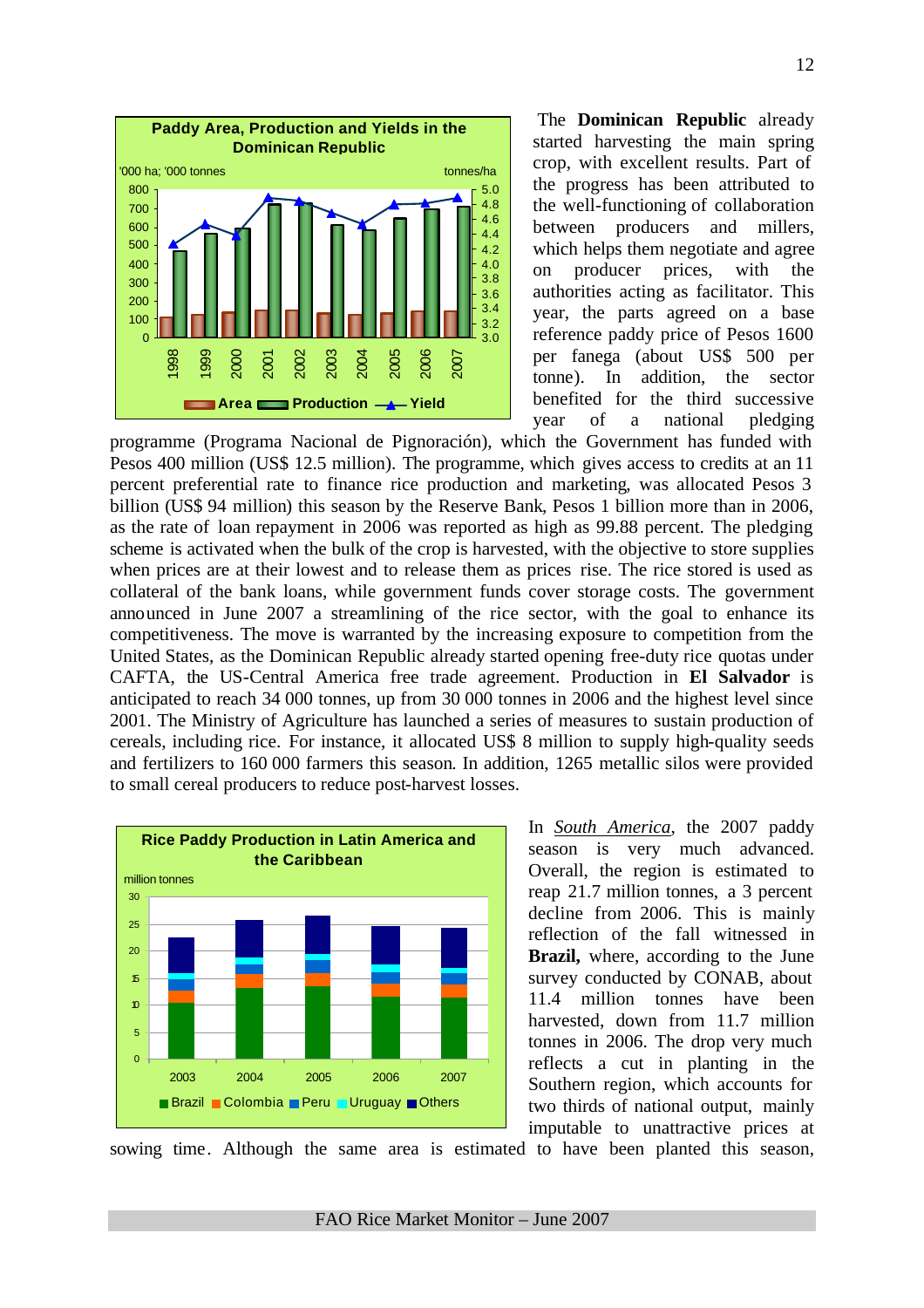production in **Argentina** is forecast to decline by 9 percent to 1.08 million tonnes, reflecting reduced yields compared with the extremely high levels achieved in 2006. Likewise, official estimates in **Chile** point to a decline in rice production from 160 000 tonnes in 2006 to 135 000 tonnes in 2007. FAO also foresees a 5 percent contraction in **Ecuador**, to 1.3 million tonnes and especially in **Peru**, where it could fall by 10 percent to about 2 million tonnes. In **Peru**, an erratic weather pattern already led to a 12.4 percent drop in January-March 2007 from the level achieved in the first three months of 2006, as a lack of water constrained plantings in Lambayeque, while flooding damaged fields in San Martin. The Government current stance to reduce rice cultivation along the coast, as a water-saving measure, is also putting pressure on producers to shift to other cultivations, such as cotton. Insufficient water availability constrained plantings in **Uruguay,** which, despite anticipation of record yields, is expected to result in an 11 percent fall in output to 1.146 million tonnes.

By contrast, although still to be completed, the season is expected to be positive in **Colombia**, which is now forecast to gather 2.5 million tonnes, up from 2.25 million tonnes in 2006, sustained by a strengthening of prices and increased credit availability. An increase is also expected in **Venezuela** and in **Guyana.** In **Guyana**, production this season has been forecast by the government at 494 000 tonnes, up 5 percent from the 469 000 tonnes harvested in 2006.

# **E. Rest of the world**

# **Production prospects worsen in the United States but improve in Australia**

In *Oceania*, the production outlook for **Australia** presented in the June issue of Abare's June Crop Report remains bleak, with an 84 percent decline anticipated to 167 000 tonnes. However, this is much improved compared with previous government expectations of 125 000 tonnes. The drop in production from last season is imputable to the lack of irrigation water which constrained plantings but also to the interruption in water supply over the growing period, which induced farmers to abandon some of their fields.

By contrast, in *North America*, the outlook deteriorated in the **United States**, with the USDA forecasting production at 8.3 million tonnes in June, 200 000 tonnes less than reported in the March issue of the Rice Market Monitor and 500 000 tonnes below the level reached in 2006. The expected fall largely reflects a contraction of the area planted, affecting mainly long grain rice varieties.

In *Europe*, **the European Union** (EU) has completed the sowing phase, with most countries confirming to have planted an area similar to last year. A small retrenchment is only expected in Spain, as insufficient water availability may constrain cultivation in Andalucia, while a small increase may actually take place in Italy, where, according to a survey by Ente Risi released in April, farmers intended to raise cultivation of long grain, Japonica varieties while reducing that of long grain, Indica varieties. Overall, rice in the EU (27) is expected to cover 411 000 ha in 2007, marginally above last year. As a result, production is set to reach 2.64 million tonnes, virtually unchanged from 2006.

Production in the **Russian Federation** is forecast to rise to about 700 000 tonnes in 2007, up from 685 000 tonnes in the previous year and a new record. The increase is consistent with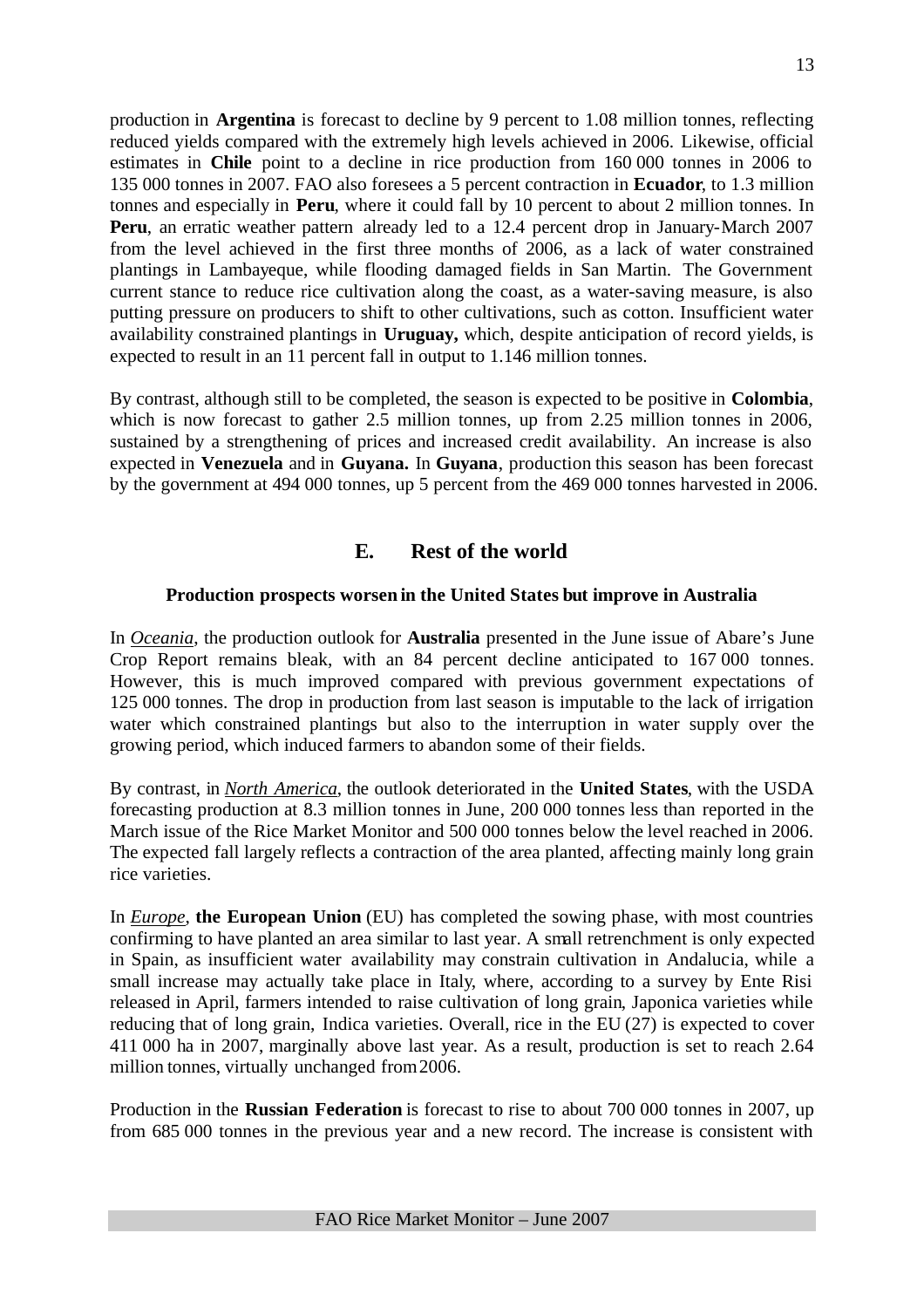expectations of reduced competition from imports, following the imposition of more stringent quality certifications and the raising of the import tariff.

# **II. INTERNATIONAL TRADE IN RICE**

#### **New forecast for rice trade in 2007 points to an even larger volume of exchange in 2007**

With the arrival on the market of the 2006 secondary crops and of the 2007 primary crops, the global rice situation has eased somewhat compared with that prevailing in March. Since the previous issue of the RMM, FAO has raised by some 400 000 tonnes its forecast of trade in calendar 2007, now set to reach 30.2 million tonnes, almost 1 million tonnes more than in 2006. The pressure for trade to expand stems from an intensification of import demand, as several of the major exporting countries are facing tight supply situations.



On the import side, the revision to the 2007 trade outlook reflects larger expected deliveries to Angola (+40 000 tonnes to 250 000 tonnes), Colombia (+73 000 tonnes to 213 000 tonnes), EU (+150 000 tonnes to 1.2 million tonnes), India (+50 000 tonnes to 100 000 tonnes), Indonesia  $(+300\,000$  tonnes to 1.8 million tonnes), Senegal (+90 000 tonnes to 840 000 tonnes) and Thailand (+200 000 tonnes to 200 000 tonnes), which more than offset lower forecasts for Bangladesh (-200 000 tonnes to 800 000 tonnes), Brazil (-

100 000 tonnes to 800 000 tonnes), Madagascar (-50 000 tonnes to 200 000 tonnes) and the Russian Federation (-50 000 tonnes to 200 000 tonnes). As for exports, forecasts were raised for China (+200 000 tonnes to 1.5 million tonnes), India (+300 000 tonnes to 4.2 million tonnes) and Viet Nam (+300 000 tonnes to 4.8 million tonnes), but lowered for Argentina (- 50 000 tonnes to 0.4 million tonnes), Brazil (-50 000 tonnes to 150 000 tonnes) and Thailand (-300 000 tonnes to 9.0 million tonnes).

# **A. Rice imports in 2007**

# **The resurgence of Indonesia as a major importer behind the expected expansion in trade**

International trade in rice in 2007 is currently forecast at 30.2 million tonnes, close to 1 million tonnes above the current estimate for 2006. The growth is attributable to a rise in demand in Asia, mainly reflecting expectations of a return of Indonesia as an important buyer, but also in LAC and Europe. By contrast, imports to African countries may fall.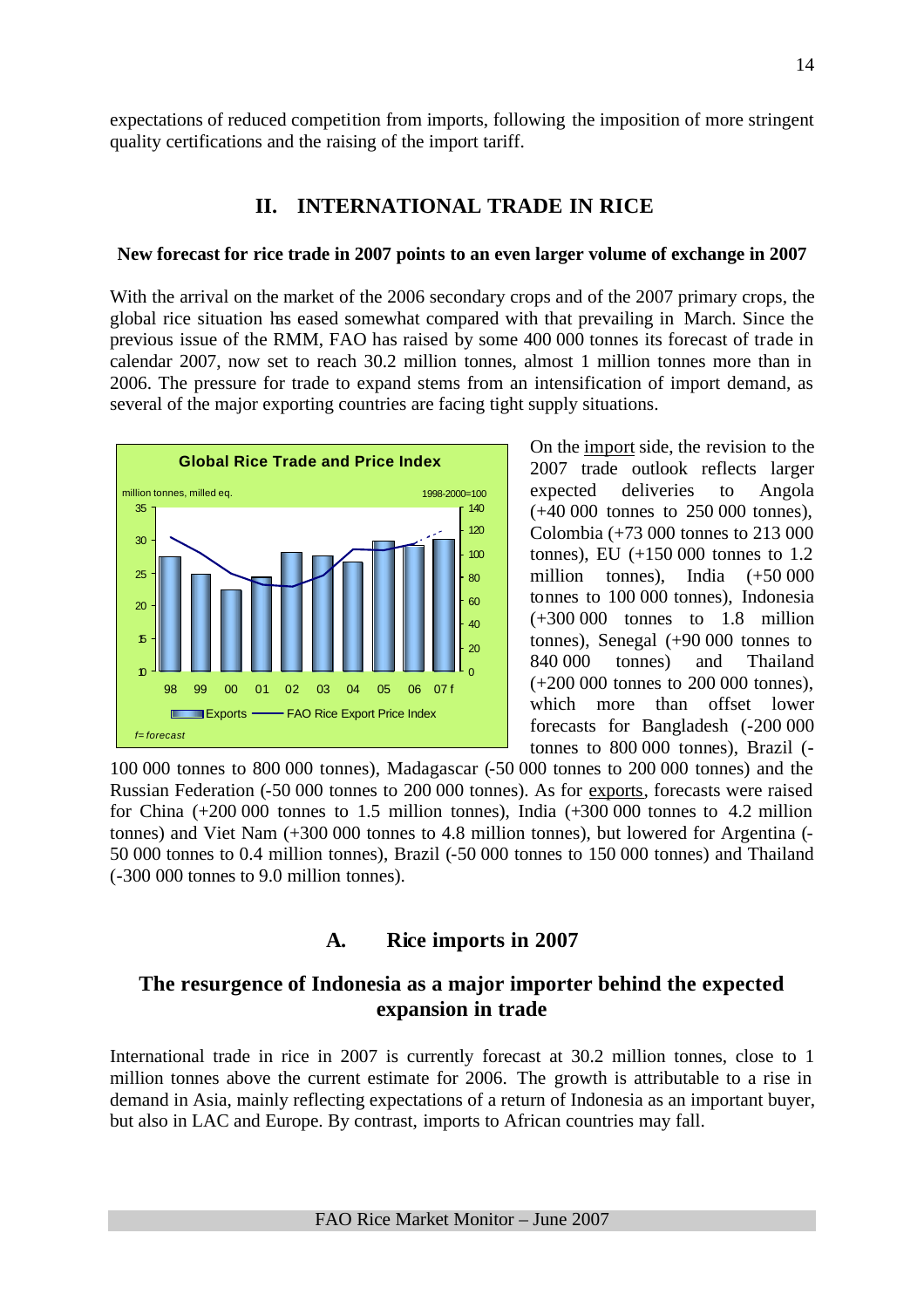Shipments to *Asia* are set to rise to 14.1 million tonnes in 2007, up from 13.2 million tonnes last year, largely on account of larger anticipated deliveries to **Bangladesh, Indonesia** and **Nepal**. On the contrary, **Iraq, the Islamic Republic of Iran, Malaysia** and **the Philippines** may import less this year, partly reflecting relatively high world prices.

In **Bangladesh**, imports are expected to reach some 800 000 tonnes, up from 700 000 tonnes last year. The country has been facing sharp increases in prices in the first quarter of the year, which may encourage the government to purchase more rice on the international rather than on the domestic market to cover supply requirements for its food distribution programme. The expected increase in imports is less than earlier anticipated, as rising prices in India, the main source of Bangladesh's imports, may dampen demand. **China (mainland)** is set to take about 700 000 tonnes of rice, this year, slightly less than in 2006. As of May, rice imports into the country were reported to have fallen by 37 percent, but they may peak up, later in the year. Meanwhile, in April 2007 China was reported to have lifted a phytosanitary ban on imports of Japanese rice, after four years of suspension.



Overall, **Indonesia** is reported to have established a 1.5 million tonne import quota for 2007, of which 1.2 million tonnes have already been contracted with Thailand and Viet Nam, largely under G-to-G contracts. As of early June, only about half of that amount had actually been shipped to Indonesia, because of delivery problems in the supplying countries. FAO's import forecast for the country, however, has been raised from the previous 1.5 million to 1.8 million tonnes, as

domestic prices have continued to be well above the established ceiling that triggers imports. According to the current rules, imports of rice are only permitted when domestic retail prices exceed Rupiah 3550 per kg, or when government reserves fall below 1 million tonnes. Between January and March 2007, retail prices have averaged Rupiah 5,236 per kilo, which compares with Rupiah 4,337 per kilo January-March 2006 and Rupiah 3,391 per kilo in January-March 2005.

Rice imports by **Japan** are expected to be in the order of 700 000 tonnes, up from an official import estimate of 602 000 tonnes in 2006. Since 2000, the country has faced a WTO obligation to take a minimum 682 000 tonnes, on a milled rice basis, per year, but much of the imported rice has been kept in stocks. For instance, in 2006, 1.9 million tonnes out of a total of 2.6 million tonnes held in inventories corresponded to foreign rice. According to a study by the Ministry of Agriculture, Forestry and Fisheries, the elimination of border protection would have deep consequences for GDP and unemployment. In the case of rice, it was gauged to bring about a 90 percent cut in production, estimated to result in a loss of yen 1822 300 billion (US\$ 14 835 billion). The country is aiming at securing the status of sensitive product, in the Doha Round Negotiations, for rice and other basic food products, to make them eligible to an exemption from tariff reduction or to lower tariff cuts. Imports by the **DPR of Korea** are forecast at 240 000 tonnes, slightly above last year, but well short of the levels of 700 000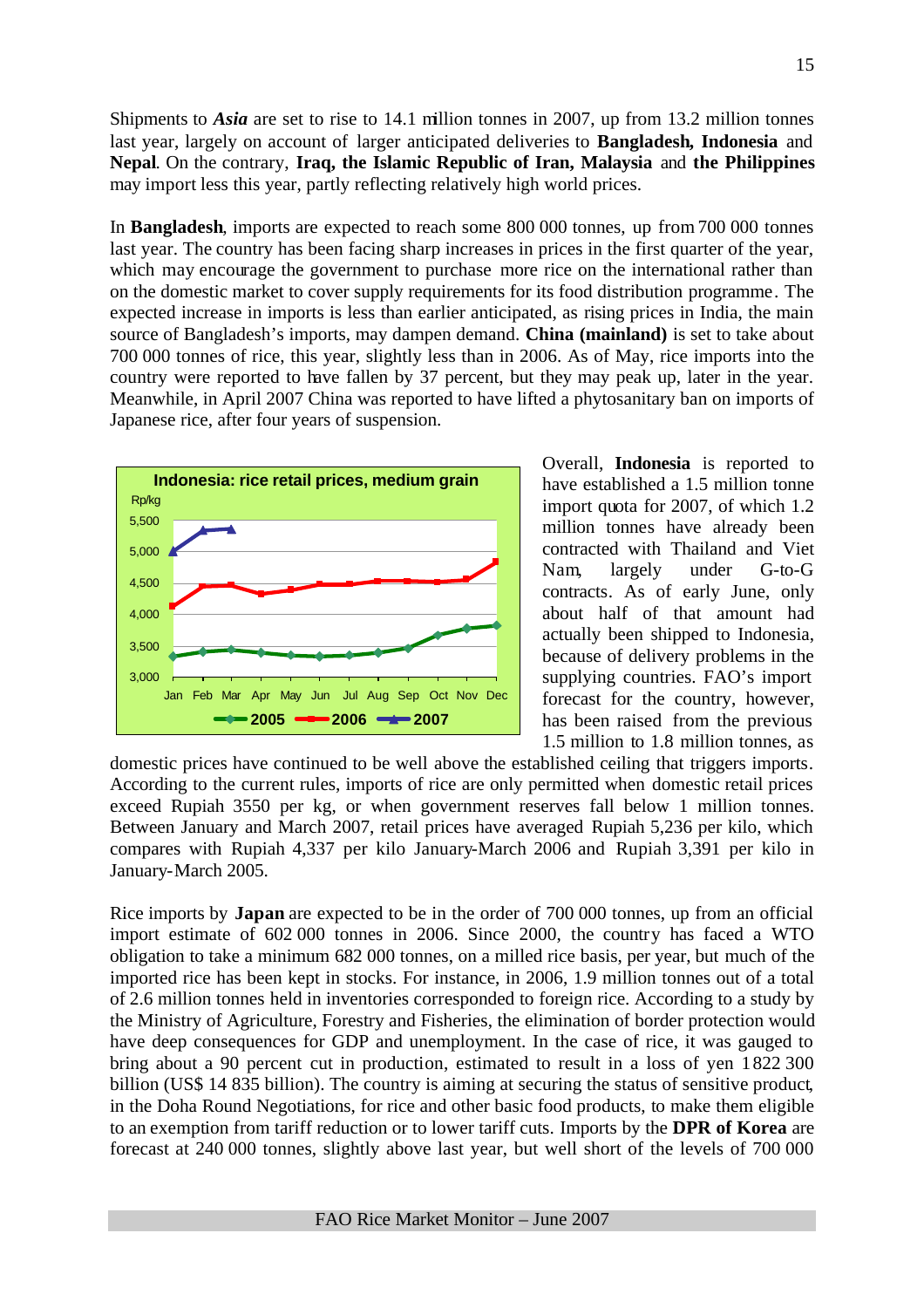tonnes which reached the country in 2005. The difference mainly reflects expectations of a strong drop in food aid shipments, pending the resolution of an argument with the Republic of Korea, which had earlier promised to supply the country with 400 000 tonnes of rice as food aid by the end of May. The delivery was suspended on failure by the DPR Korea to shut a nuclear reactor in April 2007. Rice purchases by the **Republic of Korea** are expected to be in the order of 270 000 tonnes, as the country has committed to import 266,269 MT (milled rice equivalent) under the minimum import quota. The bulk of the imported rice has been for use by the food industry for conversion into value-added food products but also into alcohol. Most of the 2006 import quota was tendered between September and December 2006, reaching the country in the first half of 2007. The 2007 quota is likewise expected to be auctioned from August onwards. Imports by the **Philippines** are anticipated to fall to 1.7 million tonnes, from 1.8 million tonnes in 2006, in light of the good harvests reaped in 2006. The bulk of these imports continue to be conducted by the National Food Authority, the stateowned agency, often under government-to-government contracts. The possible elimination from the Agency's mandates of its obligation to guarantee a minimum price to producers and a price ceiling to consumers may eventually imply that the importation of rice will be mostly entrusted to the private sector. Although not officially declared, **Thailand** is estimated to have imported about 100 000 tonnes of rice (milled equivalent) in 2006, mainly in the form of paddy, from neighbouring Laos and Cambodia. The forecast inflow for 2007 is even larger, at 200 000 tonnes, as the latter two countries have abundant surpluses from their 2006 bumper crops while Thailand is facing shortages, which is likely to have fostered an intensification of border trade. Similarly, **Viet Nam** is forecast to import 300 000 tonnes of rice in 2007, 100 000 tonnes more than the estimate for 2006. The country has passed various regulations in 2006 and 2007 to enhance collaboration and trade with Cambodia and Laos. Under the new legal setup, up to 100 0000 tonnes of milled rice or, alternatively, 200 000 tonnes of paddy rice from Cambodia can be imported duty free into Viet Nam. In the case of Laos, the volume allowed is smaller at only 40 000 tonnes.

*Africa* is expected to remain a key destination for rice trade in 2007, but imports into the region are now anticipated to fall from 9.6 million tonnes in 2006 to 9.3 million tonnes this year, practically unchanged from the March forecast. The reasons underlying the fall are much related with the relatively high world rice prices prevailing this year, which have been compounded by surging freight rates. For several countries in the region, especially those, like **Madagascar**, that have just harvested their main paddy crop, these factors have contributed to



making domestically produced rice competitive with imports, although this situation may last only for a few months. Much of the drop in rice imports in the region is foreseen to arise from smaller deliveries to **Guinea, Mali** and **Nigeria**, while those directed to **Egypt**, **Mauritania** and **Senegal** may rise**.**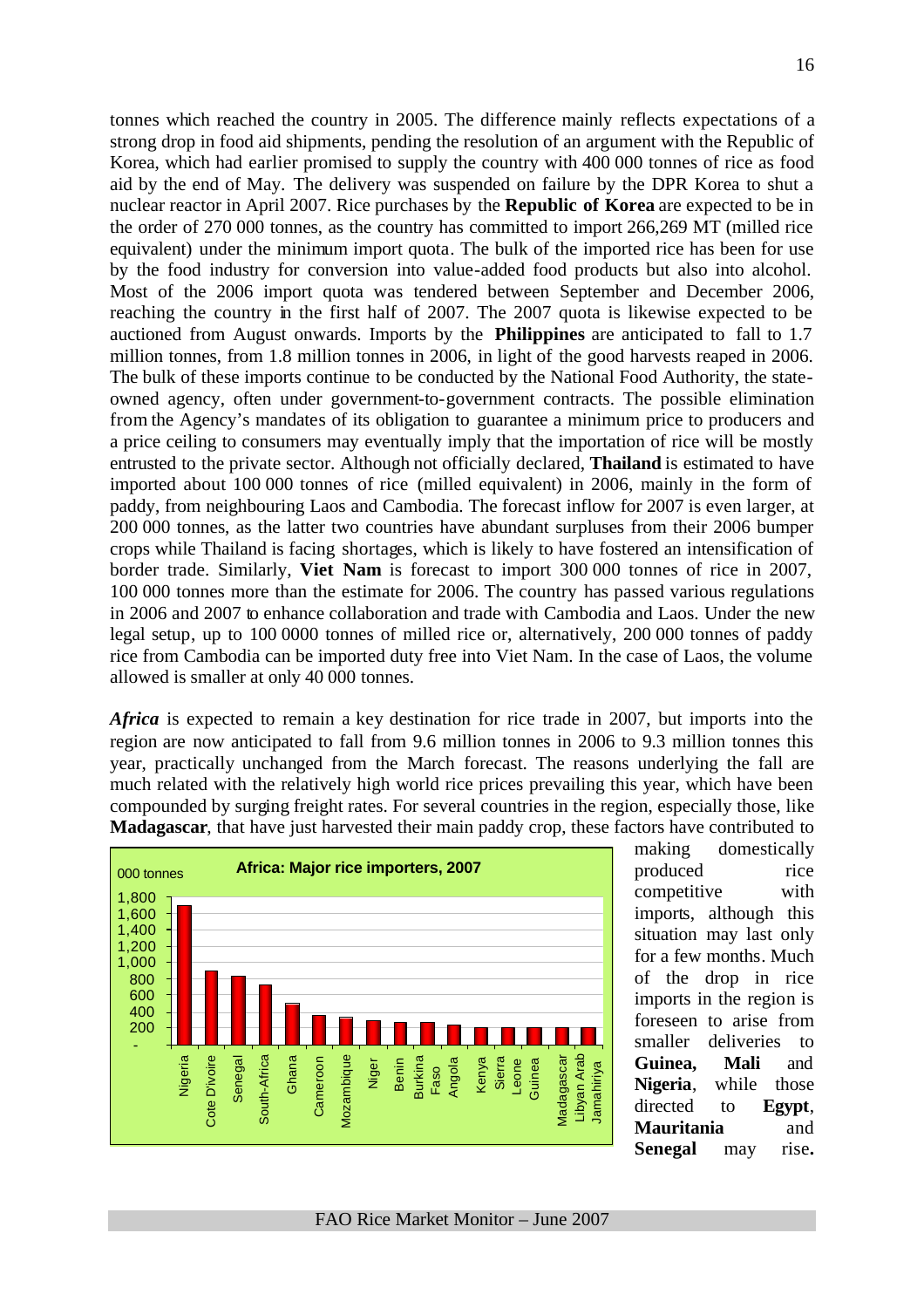Shipments to the other major markets in the region, in particular **the Cote D'Ivoire, Ghana**  and **South Africa** are not expected to change much compared with last year.

Imports to countries in *Latin America and the Caribbean* are forecast to reach 3.5 million tonnes, up from 3.2 million tonnes in 2006. Much of the increase reflects expectations of larger purchases by **Cuba, Brazil** and, to a smaller extent, **Colombia** and **Peru**. **Cuba** is forecast to buy 700 000 tonnes, up from an estimate 600 000 tonnes in 2006. In May 2007, the country resumed rice importation from the United States, which had been suspended in August 2006, following the announcement by the USDA that traces of genetically modified rice had been found in US rice shipments. The move may have been triggered by difficulties to find suitable supplies, given the surge in export prices in Viet Nam, Cuba's main source of imported rice, and freight rates.



In *the other regions*, imports by the United States are forecast to rise to a record level of 675 000 tonnes, almost 7 percent above last year, largely driven by high domestic prices. The official forecast in **Australia**, at 97 000 tonnes would be slightly lower than the 102 000 tonnes reported by the Government to have been imported in 2006.

Purchases by the 27 member countries of the **European Union** are set to reach 1.2 million tonnes, a 20 percent increase from the level estimated for

2006, only a minor part of which can be explained by the accession of Romania and Bulgaria. Indeed, much of the increase is attributed to the relatively high prices that have prevailed in member countries, since the enlargement from 15 to 25 members on 1 May 2004. According to a proposal by the European Commission, the EU is poised to grant the Group of African Caribbean and Pacific countries (ACP) unlimited and duty-free access to its market for all products, although the process was phased in over several years in the case of rice and sugar. The measure would affect 77 ACP countries currently benefiting from preferential access to the EU under the Cotonou Agreement, due to expire by the end of 2007. If approved, the proposal would be enshrined in the new Economic Partnership Agreements (EPAs), expected to become operational in 2008. It would confer ACP countries the same rights as those granted to the least developed countries under the Everything-but-Arms initiative (EBA). However, as stipulated under the EBA, this would not give free access to the EU rice market to the eligible countries until September 2009. Since the launching of the programme in 2002, the volumes allowed under the EBA quota have minimal and still subject to the payment of duties. In 2006/07, 5063 tonnes were allowed, subject to a 20 percent duty reduction. In 2007/08, 5 823 tonnes will be allowed for import, subject to a 50 percent duty reduction. Only in 2009/10 will the rice market be fully opened to ACP and least developed countries, with all duty waived, subject to a safeguard provision, which allows the free-access concession to be suspended when imports exceed by 25 percent the level of the previous year.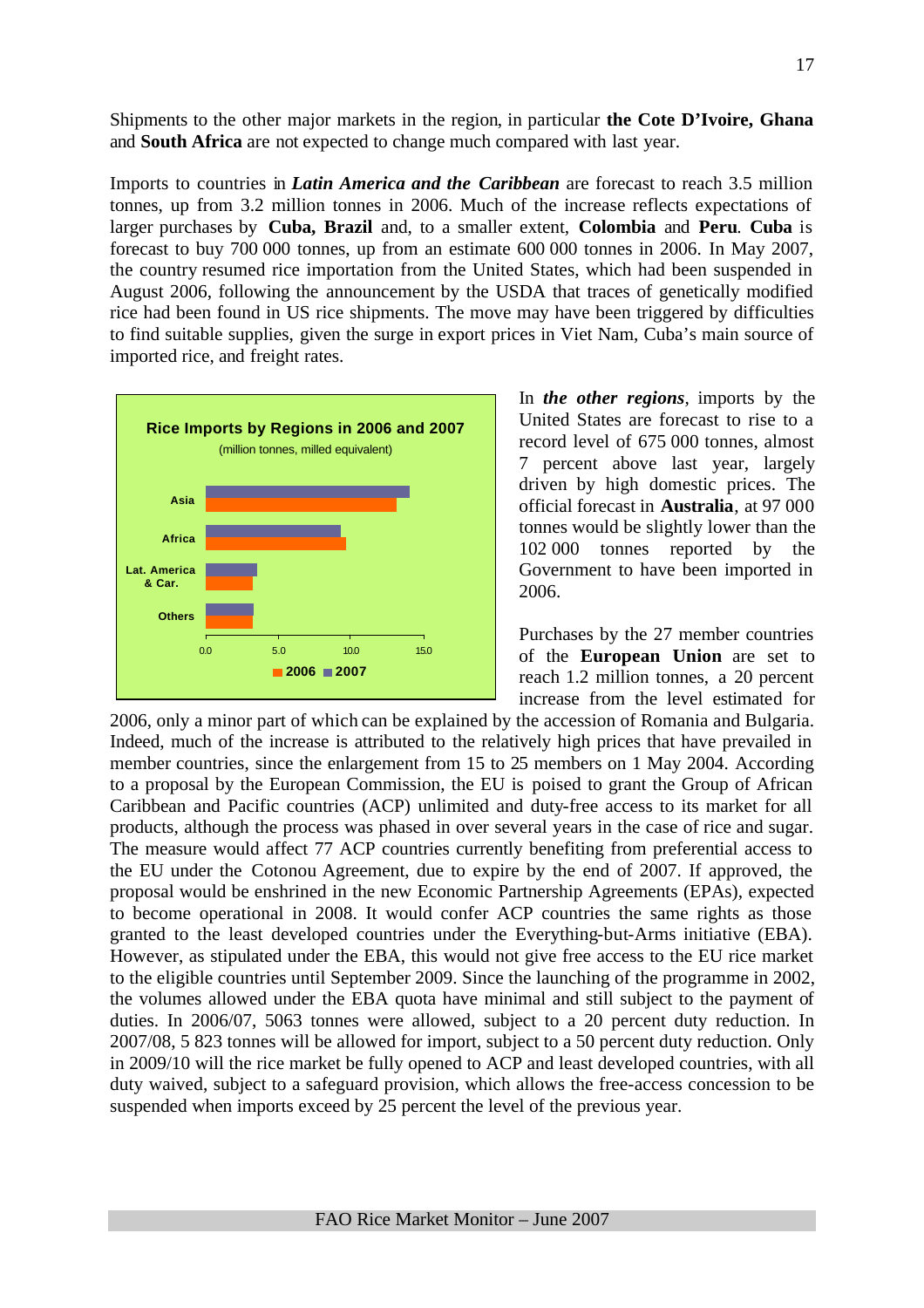| EU: Rice Import allocations of the Everything-but-Arms Quota (in husked rice eq., tonnes) |       |       |       |       |       |  |  |  |  |
|-------------------------------------------------------------------------------------------|-------|-------|-------|-------|-------|--|--|--|--|
|                                                                                           | 2002  | 2003  | 2004  | 2005  | 2006  |  |  |  |  |
| Bangladesh                                                                                | 270   |       | 43    | 153   | 50    |  |  |  |  |
| Cambodia                                                                                  | 2,555 | 3.141 | 3,780 | 4.249 | 2,110 |  |  |  |  |
| Laos                                                                                      | 16    | Q     |       |       |       |  |  |  |  |
| Madagascar                                                                                |       |       |       |       | 2,902 |  |  |  |  |
| Malawi                                                                                    | 54    | 179   |       |       |       |  |  |  |  |
| <b>TOTAL</b>                                                                              | 2,895 | 3,329 | 3,828 | 4,402 | 5,062 |  |  |  |  |
| <b>Source: EU Commission</b>                                                              |       |       |       |       |       |  |  |  |  |

Rice imports by the **Russian Federation** are expected to fall to 175 000 tonnes, half the level estimated in 2006 and 65 000 tonnes below the previous forecast. The year-to-year decline reflects the raising of tariffs and the tightening of certification requirements. Late in 2006, the Russian Federal Veterinary and Phytosanitary Surveillance Service (VPSS) imposed a ban on imports from India, Pakistan, Sri Lanka, the United States and Vietnam, claiming the cereal did not comply with the Russian quality standards. Although imports were again allowed if accompanied with the required certification and information regarding the use of chemicals, they had to be brought into the Russian territory only through three selected locations (Kaliningrad, Novorossiysk, and St Petersburg). Imports of rice from India and Thailand were again arrested on 1 May 2007. The tightening of SPS measures appears to have had a strong depressing effect on Russia's imports, which amounted to only 50 000 tonnes in the first four months of 2007, about one third of the level imported in the same period in 2006. Compounding the effect of stricter quality certification requirement, tariffs on rice imports from 13 March to 31 May and from 1 October to 31 December were raised from  $\epsilon$  70 per tonne to  $\epsilon$ 120 per tonne.

### **A. EXPORTS**



### **Mixed export performances expected**

Although trade is forecast to recover to a new record in 2007, not all the major exporting countries may benefit from the growth, as only a few appear to hold sufficient supply to respond to the expanding import demand Although **Thailand** is among those, it is now expected to ship a 9.0 million tonnes, 300 000 tonnes less than previously anticipated, but still 1.3 million tonnes more than in 2006 under expectations of a lively world import demand. In the first five months of the year, exports were only 11 percent higher than in the corresponding 2006 period, as a lack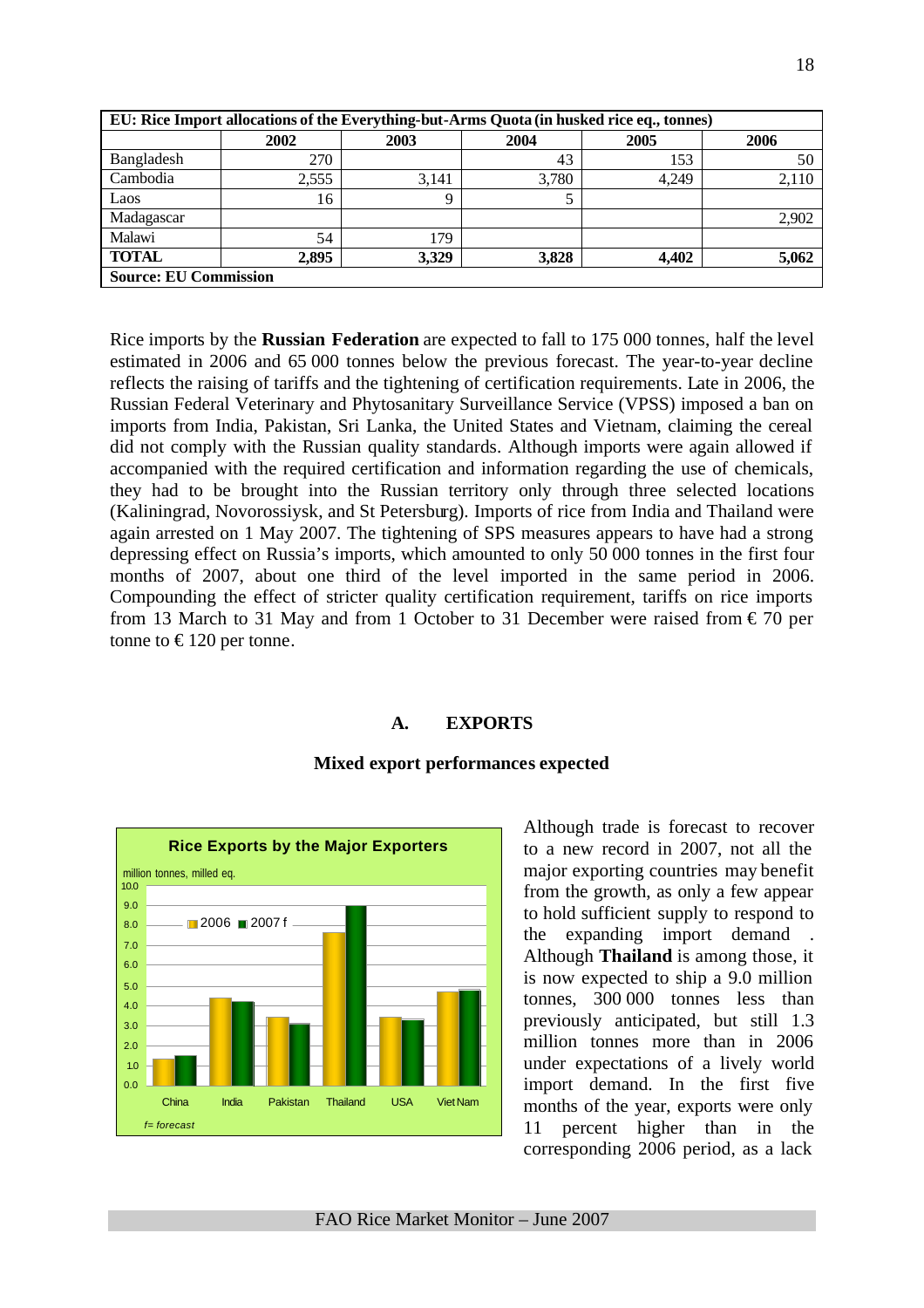of vessels and containers delayed consignments. A 10 percent strengthening of the Baht, against the US \$ since the beginning of the year has also tended to slow the pace of sales, but this is expected to accelerate in the coming months, especially as supply availability from the 2006 secondary crop is larger than originally expected.

**India's** rice export forecast this year has been raised from 3.9 million to 4.2 million tonnes, which is still 5 percent less than last year. So far in 2007, the rice export performance has been affected by a firming of domestic prices, the strengthening of the Rupee relative to the US dollar, rising freight rates and bad weather that has hindered shipping operations.

The latest forecast of **China's** exports in 2007, at 1.5 million tonnes, is 300 000 tonnes larger than previously anticipated and more than 20 percent above the 1.2 million tonnes officially shipped in 2006. In the first four months of the year, deliveries to foreign countries were reported to have increased by 20.2 percent compared with the same period in 2006, with the bulk directed to African countries. However, there is still much uncertainty and much will depend on the evolution of the season, as fears of shortages may prompt the Government to put a halt on shipments. Unlike for imports, the government has full discretion regarding exports of cereals.

A bumper 2006 paddy season has left considerable rice surpluses in **Cambodia**, which have been flowing to neighbouring countries, in particular Thailand and Viet Nam, for processing. Exports from the country have been anticipated to reach 900 000 tonnes, three time the level estimated for 2006, which would place the country among the important players in the world rice economy.



As India, **Pakistan** is facing considerable difficulty in keeping the pace of export of last year. In the wake of the 2006 production shortfall and with domestic prices soaring since the beginning of 2007, the country is forecast to cut exports from 3.4 million tonnes in 2006 to 3.1 million tonnes in 2007, which represent close to 60 percent of production. In the wake of the growing supply tightness, which manifested through sharp increases in prices, it was feared that the government would restrict rice

exports as it had done in May 2007 in the case of wheat. However, the chance of such action is rather slim, as rice is not a major staple food for the Pakistani population. The expected drop of shipments this year is likely to be on account of smaller shipments of Basmati rice, the production of which was especially impaired by the adverse weather conditions last year.

Although little information regarding the pace of **Myanmar's** exports has been flowing, there was a recent news of a 17 000 tonne sale to the Cote D'Ivoire, which may signal a resumption of Myanmar rice trade. This remains under tight government control and restrictions on rice movements and sales abroad have been maintained in the past several years, to keep rising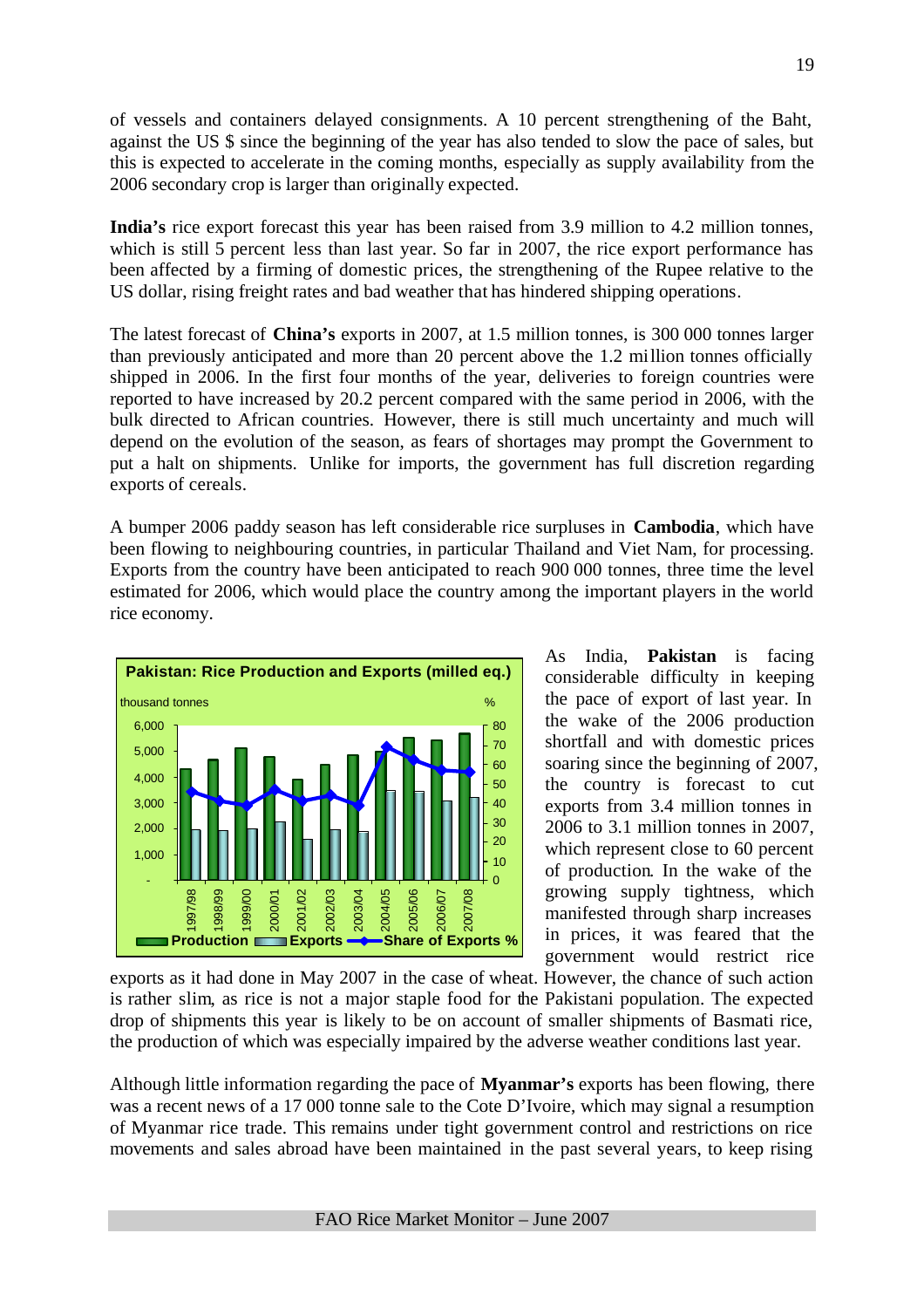domestic prices in check. Still, Myanmar is forecast to sell 150 000 tonnes of rice over the year, up from 100 000 tonnes in 2006.

Rice exports in **Viet Nam** are under the control of the Rice Export Administration an organism composed of various ministries representatives (in particular, the Ministry of Trade, Office of Prime Minister, Ministry of Finance, Ministry of Agriculture and Rural Development, Ministry of Planning and Investment and State Bank of Viet Nam). Given the prevailing market tightness, the Government originally set a 2007 rice export target of 4.0 million to 4.5 million tonnes, lower than the 4.749 tonnes shipped in 2006. However, in the wake of favourable prospects regarding the 2007 winter-spring crop now under harvest, some high-ranking officials suggested that exports in calendar 2007 might even reach 5 million tonnes. Nonetheless, FAO's forecast has been raised to 4.8 million tonnes only, as the performance of the sector in the first five months of the year was rather disappointing, with 1.949 million tonnes exported, 17 percent less than the 2.340 million tonnes delivered in January-May 2006. The reduction reflects not only reduced supply availability but also logistic constraints to find vessels. Moreover, in a sign of continued concern over availability, the Ministry of Trade recommended exporters to suspend the signing of new contracts, at least until September.

Among non-Asian exporters, the **United States** is anticipated to ship 3.3 million tonnes of rice in 2007, down from 3.36 million tonnes in 2007. Export prospects continue to be marred by the imposition of tight certification requirements which were imposed by many importing countries following the finding of genetically-modified rice in US shipments last year. In addition, domestic rice prices have remained particularly strong since January, which has made it more difficult for US rice to compete, especially on markets outside of the Americas.

Strong import demand from countries in the Near East is expected to boost exports from **Egypt** to levels close to the 2005 record. Although prices in the country have been rising, rice imports by the government have relieved some of the pressure, which could enable the country to sell at least 1 million tonnes of rice in 2007, 15 percent above last year.

Exports from **Guyana**, which are mainly destined to the EU and to the Caribbean Community (Caricom), have been officially forecast by the government at 213 000 tonnes this year, up from 204 300 tonnes in 2006. Rice imports to the fifteen countries<sup>5</sup> belonging to the Caricom are subject to a common external tariff of 25 percent. In May 2007, however, Guyana complained that several members of the Community were not complying with their obligation to submit timely and accurate data on their rice imports and failing to apply the 25 percent external tariff on rice imports originating from non-Caricom countries. The move may lead to the opening of a trade dispute at the Caribbean Court of Justice.

**Brazil** is set to maintain some rice exports in 2007, notwithstanding this year production shortfall. The country sold more than 270 000 tonnes in 2005 and even managed to increase them to 290 000 tonnes last year. In 2007, FAO foresees the country to ship 150 000 tonnes

 $\overline{a}$ 

<sup>5</sup> Antigua and Barbuda, the Bahamas, Barbados, Belize, Dominica, Grenada, Guyana, Haiti, Jamaica, Montserrat, Saint Lucia, St. Kitts and Nevis, St. Vincent and the Grenadines, Suriname and Trinidad and Tobago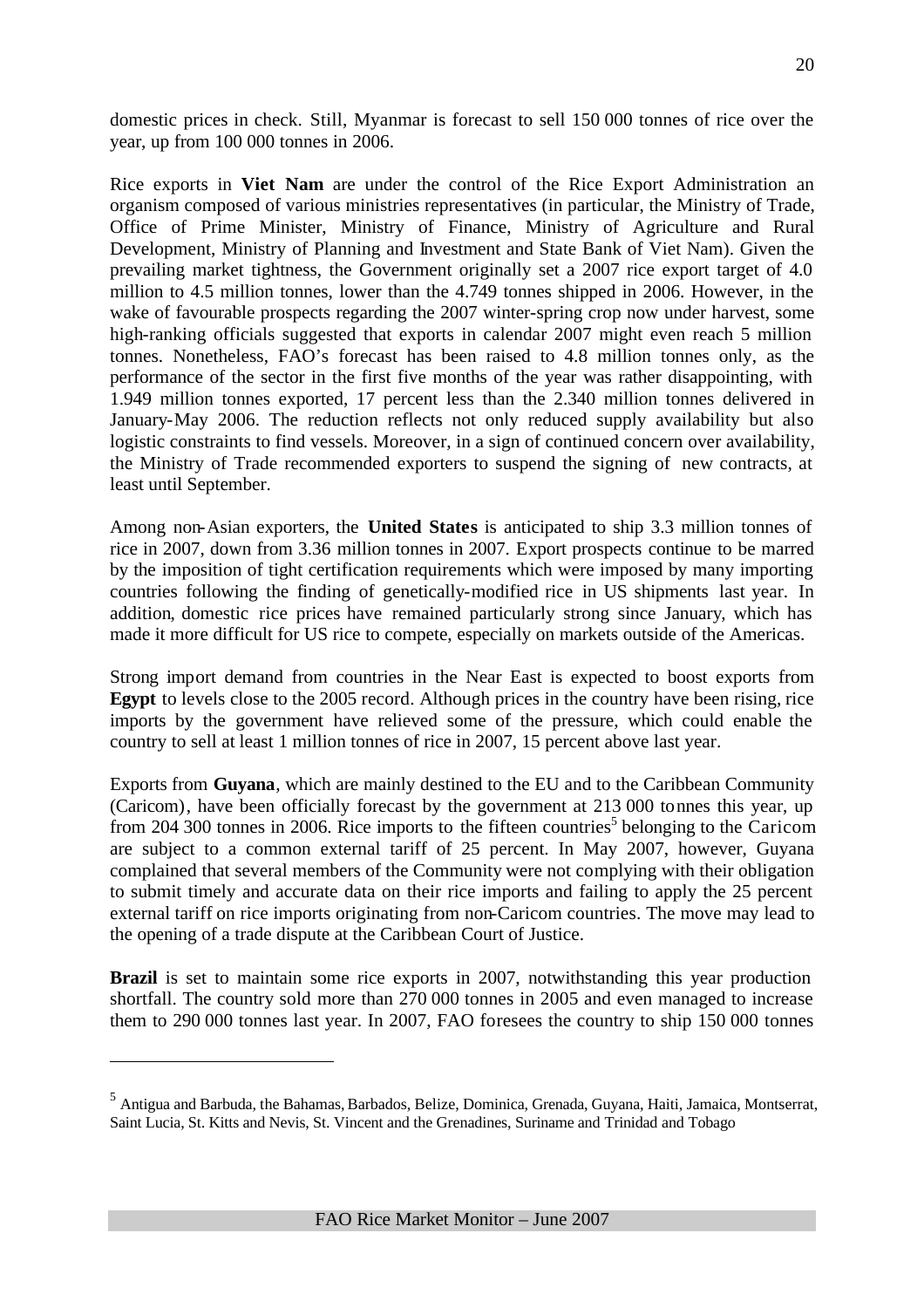only, as two consecutive poor seasons have led to a substantial reduction of rice stocks. Supply constraints are also likely to depress sales from **Argentina** and **Uruguay**.

This would also be the case of **Australia,** where exports are expected to fall from an official estimate of 149 000 tonnes in 2006 to a 35 000 tonne FAO forecast in 2007.

# **III. CLOSING RICE INVENTORIES**

#### **Global rice inventories forecast to end lower in 2007, with a small recovery possible in 2008**

Reflecting several positive changes in the 2006 production estimates, FAO's March forecast of world rice inventories at the close of the 2006/07 marketing seasons has been raised by about 2 million tonnes to 104 million tonnes. The revision mainly reflects upward adjustments of the 2007 carry-overs in **China, India** and, especially, **Thailand,** which more than compensated for a lowering in **the Islamic Republic of Iran, Pakistan** and **Viet Nam.**

Despite the upward revision, compared with the previous year, global rice carryover stocks are anticipated to drop by 1.4 million tonnes to 104.4 million tonnes in 2007, an indication that world production may fall short of global consumption, which would require the difference to be covered by drawing from existing reserves. Rice inventories are foreseen to decline in some major importing countries, in particular **Bangladesh, Brazil, Indonesia, the Islamic Republic of Iran, Nepal** and **Senegal**, but exporters such as **India** or **Viet Nam** may also face a contraction. By contrast, **China**, which holds the bulk to the world rice inventories, is estimated to close the 2006 paddy season with a 1.4 million tonne stock increase to 58.4 million tonnes. More generally, rice importing countries as a group is anticipated to incur a 2.7 million tonne cut in stocks to 17.6 million tonnes, while, overall, they may rise in exporting countries, which include **China**, by 1.2 million tonne to 86.8 million tonnes.



Preliminary forecasts of rice stocks at the close of the 2007/08 rice marketing seasons show a small recovery to 105 million tonnes. However, individually, there were many more countries expected to witness a contraction than an expansion in stocks. Among those likely to incur a cut of inventories, are **Australia, Bangladesh, Brazil, India, Indonesia, Japan, the Republic of Korea, Peru, the United States** and **Viet Nam**, while only few countries, **China** in particular, are expected to experience a stock rebuilding. Based

on current forecasts, the rice stockpile in **China** may gain 3.6 million tonnes and reach 62 million tonnes by 2008. The country's increase reflects expectations of a positive 2007 production outcome, continued slow growth in domestic demand (largely contained by a falling per caput rice consumption) and a relatively low volume of exports in 2008. Closing

FAO Rice Market Monitor – June 2007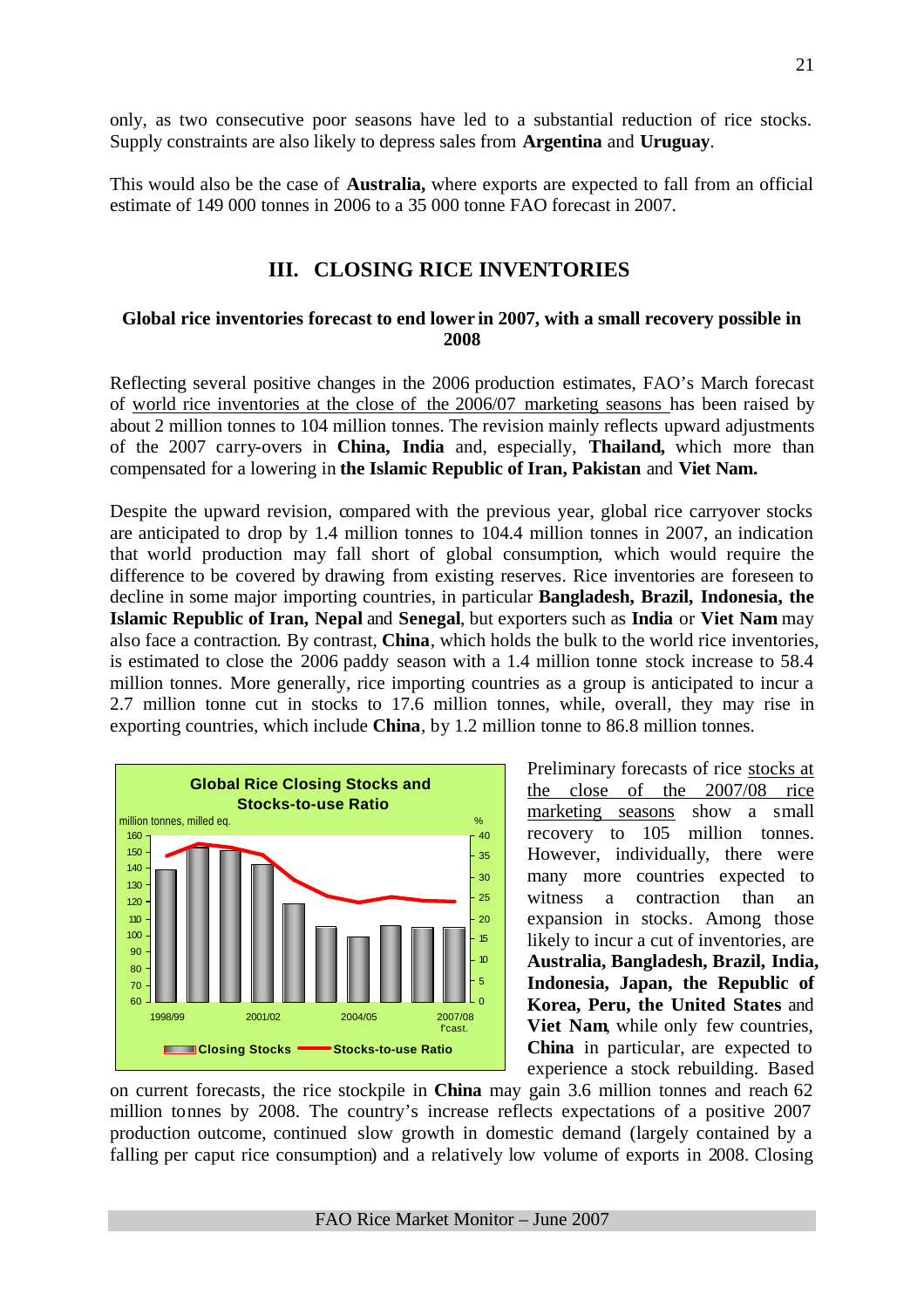stocks held by rice importing countries are now foreseen to fall by a further 2.0 million tonnes, to 15.6 million tonnes in 2008, while those retained by exporting countries are forecast to expand by about 2.3 million tonnes, to 89.0 million tonnes. The latter gain, however, would be mainly on account of **China**, as most of the other exporting countries are anticipated to end the 2007 season with smaller inventories.

# **IV. INTERNATIONAL PRICES**





### **International rice prices still on the rise**

Rice export prices have generally remained on an upward trend since March, except in the United States. These tendencies were reflected in the FAO all rice price index, which averaged 123 in June 2007, up from 121 in May and 120 in March and April. One year ago, in June 2006, the price index was equal to 108. Distinguishing among the different market segments, both the lower and higher quality Indica rice showed particular price strength, gaining 4 and 3 points respectively since March, while Japonica rice prices were stable over the same period, actually losing a few points compared with their January level. On the other hand, the prices of aromatic rice, which includes the Basmati and Hom Mali varieties, remained steadfastly on the rise, reflecting very tight supplies, following poor 2006 crops and a firm demand. These factors were reflected in the corresponding price index, which gained 8 points between March and June 2007. Compared with its June 2006 value, the index gained 30 points.

Across the various origins, prices have remained strong in Thailand, although the arrival of new supplies from the 2006 secondary crop since March and the release of a further 400 000 tonnes from public stocks in May have dampened the pressure somewhat. In June, prices were again sustained by lively exports under government-togovernment contracts. By contrast,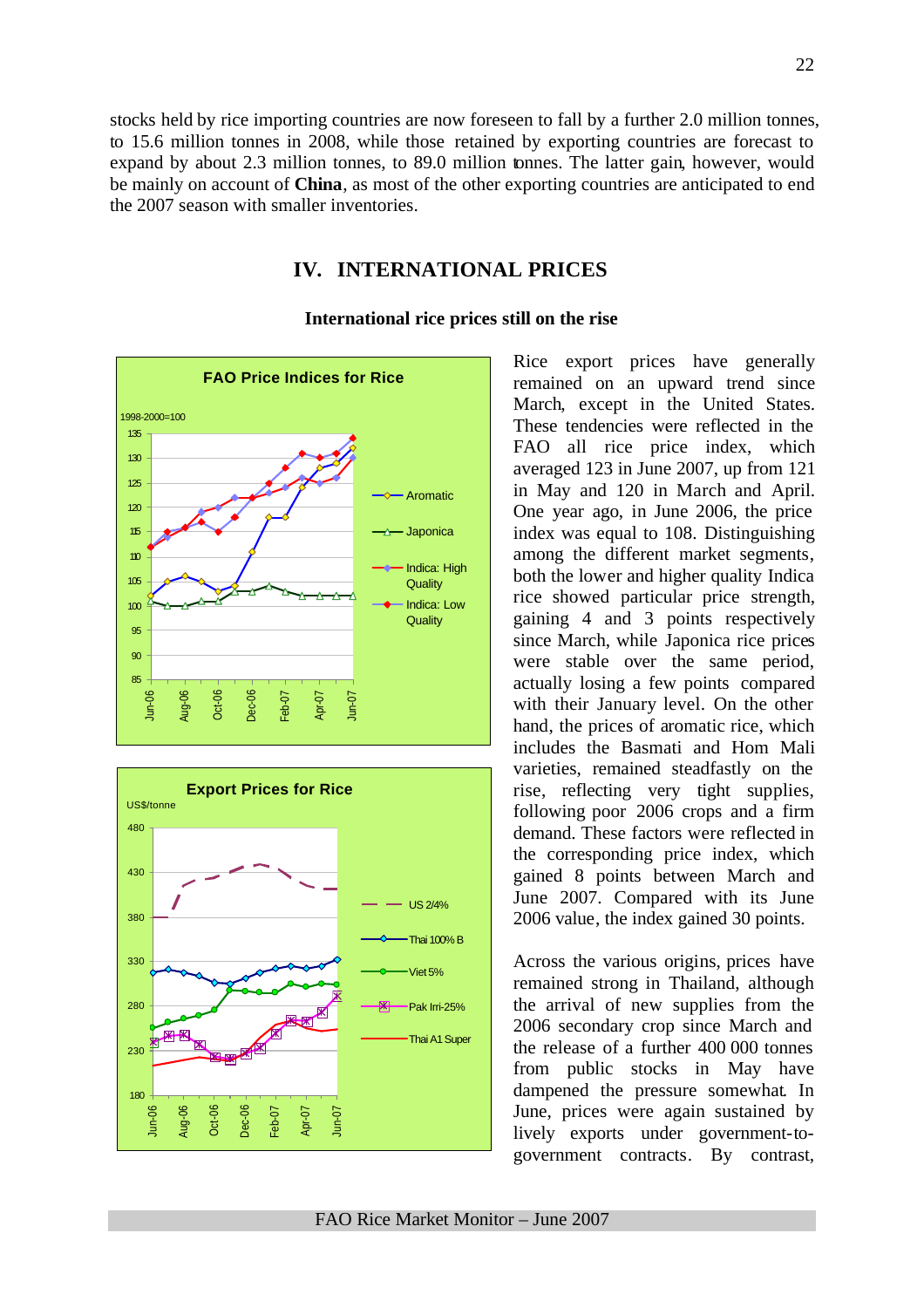export prices in the United States have trended downward since January, reflecting a slow pace of shipments, largely connected with the imposition of tighter certification requirements on US rice exports. In the other major exporting countries, i.e. Egypt, India, Pakistan and Viet Nam, limited supply availabilities have sustained prices. This was particularly the case of fragrant rice in Pakistan, the price of which soared to US\$ 800 per tonne over the fifth week of June. Export prices of Indica rice from Pakistan also rose, with the IRRI rice 25% quoted US\$ 292 per tonne in June, up from US\$ 263 per tonne in March.

Prices are expected to remain steady at least until October – November, when several important producing countries in the northern hemisphere will be harvesting their main paddy crops. Meanwhile, additional supplies from stocks may come to the market in Thailand, where the Government has announced its intention to sell, through monthly tenders, the bulk of the rice it owns. Although these supplies may ease some of the pressure on prices, their effect is expected to be limited, given the policy of not releasing them below a minimum price level. However, there are several other areas of uncertainty, one concerning the possibility that the Indonesia's government re-imposes restrictions on imports, which would have a serious negative effect on quotations. International rice prices will also be influenced in the next few months by the pattern of the monsoon, as well as exchange rate movements and transportation logistics, including freight rates.

|      | <b>FAO Rice Price Indices</b> |     |      |                     |                 |                 |  |  |  |  |
|------|-------------------------------|-----|------|---------------------|-----------------|-----------------|--|--|--|--|
|      |                               | All |      | <b>Indica</b>       | <b>Japonica</b> | <b>Aromatic</b> |  |  |  |  |
|      |                               |     | High | Low                 |                 |                 |  |  |  |  |
|      |                               |     |      | $1998 - 2000 = 100$ |                 |                 |  |  |  |  |
| 2002 |                               | 72  | 73   | 75                  | 67              | 74              |  |  |  |  |
| 2003 |                               | 82  | 79   | 81                  | 82              | 91              |  |  |  |  |
| 2004 |                               | 104 | 101  | 110                 | 104             | 96              |  |  |  |  |
| 2005 |                               | 103 | 104  | 115                 | 92              | 94              |  |  |  |  |
| 2006 |                               | 109 | 114  | 114                 | 101             | 102             |  |  |  |  |
| 2006 | June                          | 108 | 112  | 112                 | 101             | 102             |  |  |  |  |
|      | July                          | 109 | 114  | 115                 | 100             | 105             |  |  |  |  |
|      | August                        | 110 | 116  | 116                 | 100             | 106             |  |  |  |  |
|      | September                     | 111 | 119  | 117                 | 101             | 105             |  |  |  |  |
|      | October                       | 111 | 120  | 115                 | 101             | 103             |  |  |  |  |
|      | November                      | 113 | 122  | 118                 | 103             | 104             |  |  |  |  |
|      | December                      | 115 | 122  | 122                 | 103             | 111             |  |  |  |  |
| 2007 | January                       | 117 | 123  | 125                 | 104             | 118             |  |  |  |  |
|      | February                      | 119 | 124  | 128                 | 103             | 118             |  |  |  |  |
|      | March                         | 120 | 126  | 131                 | 102             | 124             |  |  |  |  |
|      | April                         | 120 | 125  | 130                 | 102             | 128             |  |  |  |  |
|      | May                           | 121 | 126  | 131                 | 102             | 129             |  |  |  |  |
|      | June                          | 123 | 130  | 134                 | 102             | 132             |  |  |  |  |
|      | 2006 Jan.-Jun.                | 106 | 109  | 111                 | 100             | 98              |  |  |  |  |
|      | 2007 Jan.-Jun.                | 120 | 126  | 130                 | 103             | 125             |  |  |  |  |

*Source : FAO* 

*N.B. - The FAO Rice Price Index is based on 16 rice export quotations. "Quality" is defined by the percentage of broken kernels, with high (low) quality referring to rice with less (equal to or more) than 20 percent brokens. The Sub-Index for Aromatic Rice follows movements in prices of Basmati and Fragrant rice.*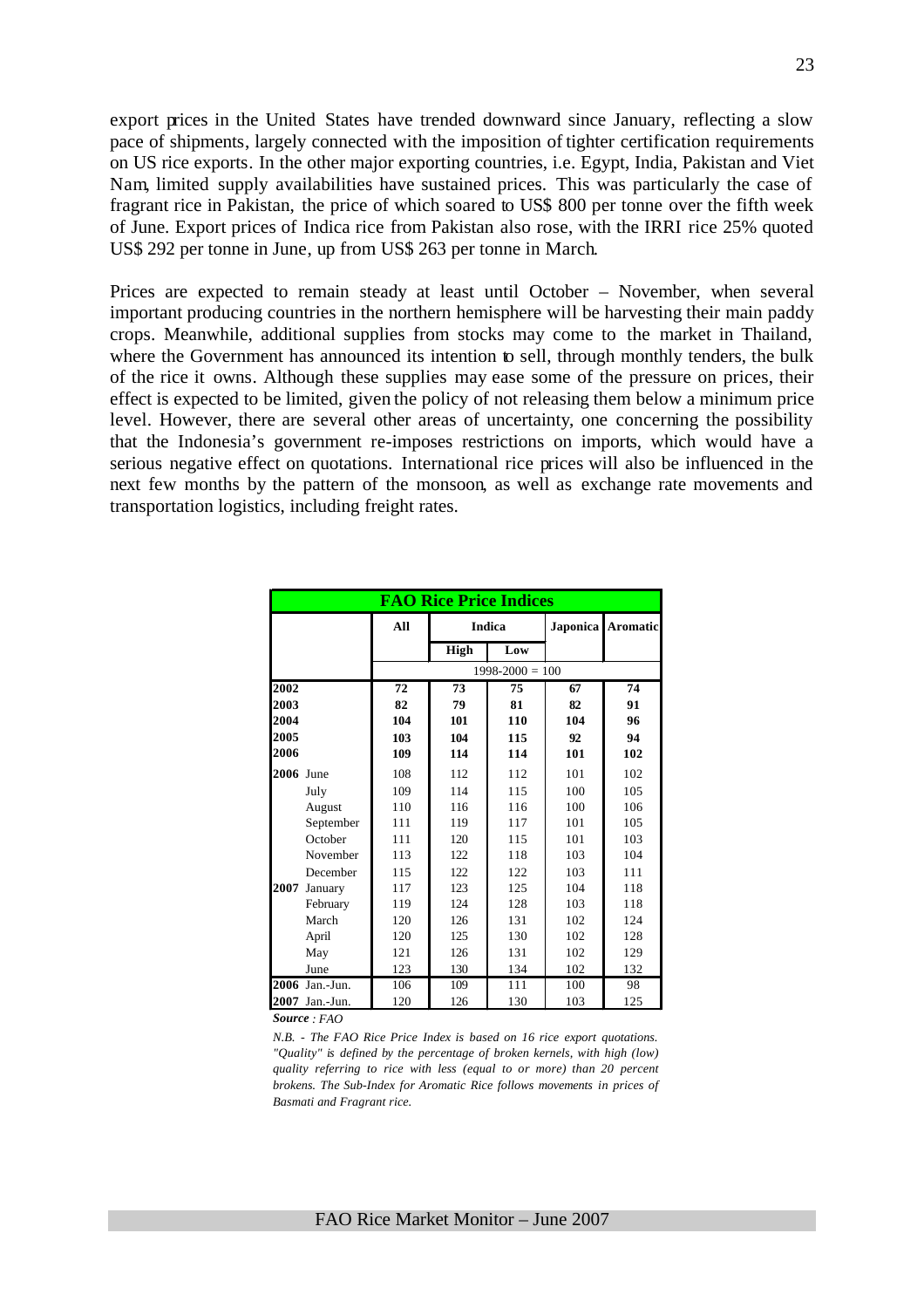| <b>EXPORT PRICES FOR RICE</b> |                                            |                           |                               |                   |             |              |                     |            |                                          |                                             |                                                                  |                                   |                          |
|-------------------------------|--------------------------------------------|---------------------------|-------------------------------|-------------------|-------------|--------------|---------------------|------------|------------------------------------------|---------------------------------------------|------------------------------------------------------------------|-----------------------------------|--------------------------|
|                               | Thai<br>White<br>100% B<br>Second<br>grade | Thai<br>Parboiled<br>100% | U.S.<br>Long<br>Grain<br>2,4% | <b>Viet</b><br>5% | Thai<br>25% | India<br>25% | <b>Viet</b><br>25%  | Pak<br>25% | Thai<br>${\bf A1}$<br><b>Super</b><br>1/ | U.S.<br>California<br>Medium<br>Grain<br>2l | Egypt<br><b>Short</b><br>Grain,<br>Grade<br>2,6% 178<br>Camolino | Pak<br><b>Basmati</b><br>Ordinary | Thai<br>Fragrant<br>100% |
|                               |                                            |                           |                               |                   |             |              | US \$/tonne, f.o.b. |            |                                          |                                             |                                                                  |                                   |                          |
| 2002                          | 197                                        | 194                       | 207                           | 187               | 171         | 140          | 168                 | 159        | 151                                      | 271                                         | 279                                                              | 366                               | 306                      |
| 2003                          | 201                                        | 196                       | 284                           | 183               | 176         | 163          | 167                 | 175        | 151                                      | 370                                         | 291                                                              | 357                               | 449                      |
| 2004                          | 244                                        | 247                       | 372                           | 224               | 225         | n.a.         | 212                 | 230        | 207                                      | 493                                         | 317                                                              | 468                               | 443                      |
| 2005                          | 291                                        | 285                       | 319                           | 255               | 259         | 236          | 239                 | 235        | 219                                      | 418                                         | 327                                                              | 473                               | 404                      |
| 2006                          | 311                                        | 300                       | 394                           | 266               | 269         | 247          | 249                 | 230        | 217                                      | 512                                         | 353                                                              | 516                               | 470                      |
| 2006                          |                                            |                           |                               |                   |             |              |                     |            |                                          |                                             |                                                                  |                                   |                          |
| June                          | 318                                        | 299                       | 379                           | 256               | 272         | 243          | 233                 | 239        | 213                                      | 507                                         | 373                                                              | 525                               | 479                      |
| July                          | 321                                        | 311                       | 379                           | 262               | 274         | 243          | 245                 | 247        | 216                                      | 507                                         | 3/<br>$\ldots$                                                   | 525                               | 511                      |
| August                        | 318                                        | 311                       | 415                           | 265               | 274         | 243          | 250                 | 248        | 220                                      | 507                                         | 3/<br>$\cdots$                                                   | 525                               | 520                      |
| September                     | 314                                        | 308                       | 423                           | 269               | 272         | 252          | 252                 | 237        | 222                                      | 518                                         | 358                                                              | 525                               | 515                      |
| October                       | 306                                        | 307                       | 424                           | 276               | 267         | 252          | 251                 | 224        | 221                                      | 529                                         | 326                                                              | 525                               | 494                      |
| November                      | 305                                        | 303                       | 431                           | 298               | 267         | 257          | 283                 | 221        | 218                                      | 529                                         | 343                                                              | 525                               | 454                      |
| December                      | 311                                        | 305                       | 437                           | 297               | 273         | 270          | 282                 | 227        | 228                                      | 551                                         | 366                                                              | 525                               | 490                      |
| 2007                          |                                            |                           |                               |                   |             |              |                     |            |                                          |                                             |                                                                  |                                   |                          |
| January                       | 318                                        | 311                       | 439                           | 295               | 283         | 270          | 280                 | 233        | 245                                      | 551                                         | 377                                                              | 586                               | 529                      |
| February                      | 322                                        | 315                       | 435                           | 295               | 291         | 270          | 280                 | 249        | 259                                      | 551                                         | 392                                                              | 600                               | 523                      |
| March                         | 325                                        | 318                       | 424                           | 305               | 293         | 260          | 288                 | 264        | 263                                      | 551                                         | 392                                                              | 615                               | 537                      |
| April                         | 322                                        | 314                       | 416                           | 301               | 289         | 270          | 286                 | 263        | 256                                      | 551                                         | 392                                                              | 625                               | 542                      |
| May                           | 325                                        | 319                       | 412                           | 305               | 292         | n.a.         | 285                 | 273        | 252                                      | 551                                         | 388                                                              | 625                               | 530                      |
| June                          | 333                                        | 326                       | 412                           | 304               | 298         | n.a.         | 286                 | 292        | 255                                      | 551                                         | 401                                                              | 660                               | 533                      |
| 2006 Jan.-Jun.                | 310                                        | 291                       | 369                           | 254               | 267         | 240          | 238                 | 226        | 213                                      | 499                                         | 356                                                              | 506                               | 441                      |
| 2007 Jan.-Jun.                | 324                                        | 317                       | 423                           | 301               | 291         | 268          | 284                 | 262        | 255                                      | 551                                         | 390                                                              | 618                               | 532                      |

**Sources**: Jackson Son & Co. (London) Ltd. and other public sources.

1/ White broken rice. 2/ Up to August 2005 U.S. medium grain No.2, 4%; since September 2005 onwards No. 1, maximum 4-percent brokens, sacked, California mill. 3/ Not quoted.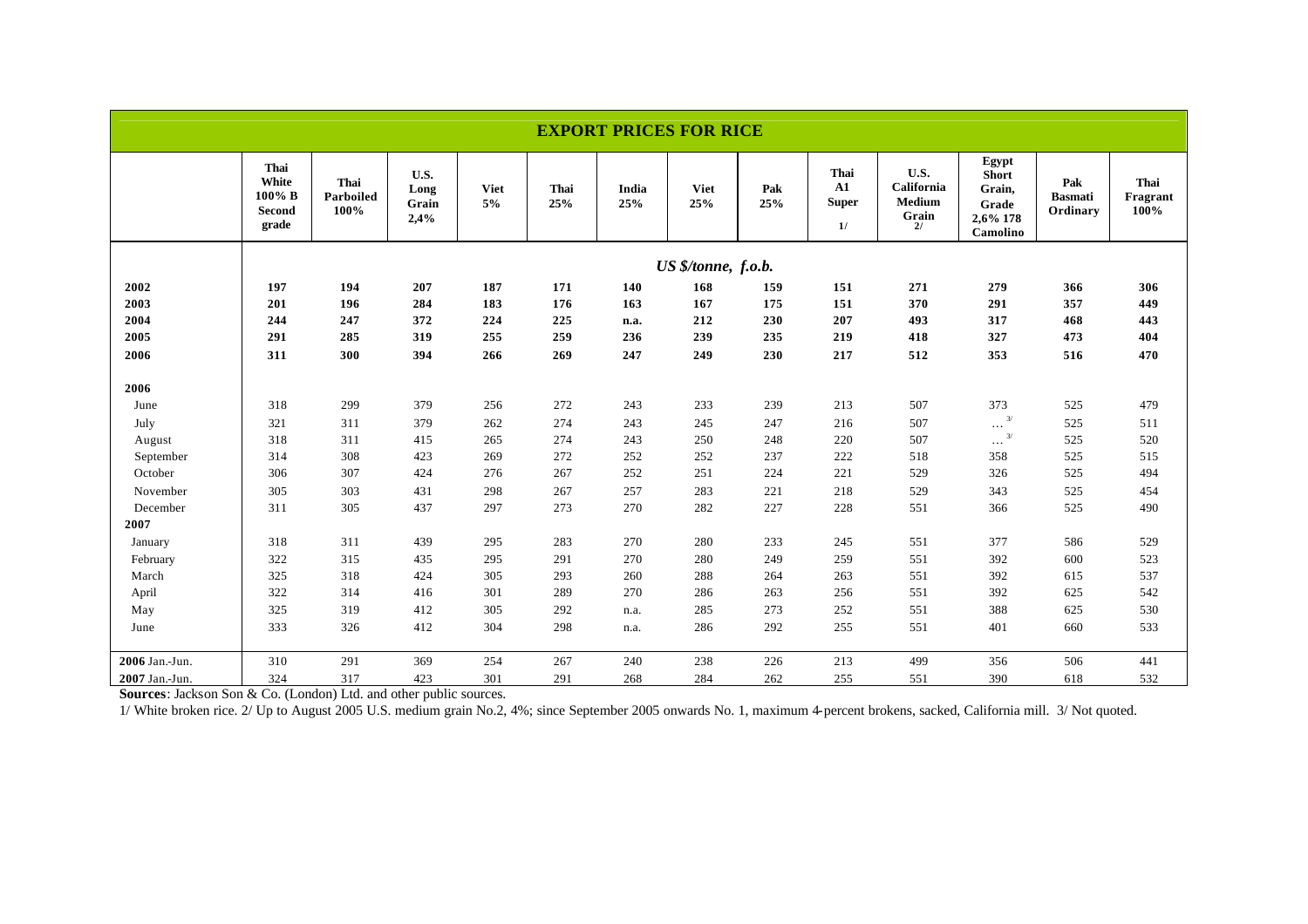| WORLD PADDY PRODUCTION |       |                     |                    | <b>WORLD IMPORTS OF RICE</b> |         |                        |                           |
|------------------------|-------|---------------------|--------------------|------------------------------|---------|------------------------|---------------------------|
|                        | 2005  | 2006<br>(estimated) | 2007<br>(forecast) |                              | 2005    | 2006<br>(estimated)    | $2007^{1/}$<br>(forecast) |
|                        |       | million tonnes      |                    |                              |         | million tonnes, milled |                           |
| <b>WORLD</b>           | 633.0 | 631.8               | 638.1              | <b>WORLD</b>                 | 29.8    | 29.2                   | 30.2                      |
| Developing countries   | 607.1 | 607.1               | 615.2              | Developing countries         | 25.5    | 24.6                   | 25.4                      |
| Developed countries    | 25.8  | 24.7                | 22.9               | Developed countries          | 4.3     | 4.6                    | 4.7                       |
| ASIA                   | 572.3 | 572.2               | 579.8              | ASIA                         | 13.3    | 13.2                   | 14.1                      |
| Bangladesh             | 39.8  | 39.5                | 40.5               | Bangladesh                   | 1.0     | 0.7                    | 0.8                       |
| Cambodia               | 6.0   | 6.3                 | 6.6                | China                        | 0.9     | 1.2                    | 1.1                       |
| China                  | 182.1 | 184.0               | 188.3              | of which Taiwan Prov.        | 0.1     | 0.1                    | 0.1                       |
| of which Taiwan Prov   | 1.5   | 1.5                 | 1.5                | Indonesia                    | 0.6     | 0.7                    | 1.8                       |
| India                  | 137.7 | 136.6               | 138.0              | Iran, Islamic Rep. of        | 1.2     | 1.1                    | 1.0                       |
| Indonesia              | 54.2  | 54.4                | 53.1               | Iraq                         | 1.1     | 1.3                    | 1.2                       |
| Iran, Islamic Rep. of  | 3.3   | 3.3                 | 3.5                | Japan                        | 0.8     | 0.6                    | 0.7                       |
| Japan                  | 11.3  | 10.7                | 10.4               | Malaysia                     | 0.8     | 0.9                    | 0.8                       |
| Korea Rep. of          | 6.4   | 6.3                 | 6.2                | Philippines                  | 1.8     | 1.8                    | 1.7                       |
| Myanmar                | 25.1  | 25.2                | 25.2               | Saudi Arabia                 | 1.0     | 1.1                    | 1.0                       |
|                        |       | 8.2                 |                    | Sri Lanka                    | 0.1     | 0.0                    | 0.0                       |
| Pakistan               | 8.3   | 15.4                | 8.5                |                              |         |                        |                           |
| Philippines            | 15.1  |                     | 15.8               |                              |         |                        |                           |
| Sri Lanka              | 3.2   | 3.3                 | 3.2                | <b>AFRICA</b>                | 10.5    | 9.6                    | 9.3                       |
| Thailand               | 30.3  | 30.3                | 30.5               | Côte d'Ivoire                | 0.9     | 0.9                    | 0.9                       |
| Viet Nam               | 35.8  | 35.8                | 36.0               | Nigeria                      | 2.3     | 1.8                    | 1.7                       |
|                        |       |                     |                    | Senegal                      | 0.9     | 0.8                    | 0.8                       |
| <b>AFRICA</b>          | 20.4  | 21.6                | 22,1               | South Africa                 | 0.8     | 0.7                    | 0.7                       |
| North Africa           | 6.2   | 6.6                 | 6.6                | <b>CENTRAL AMERICA</b>       | 2.4     | 2.2                    | 2.3                       |
| Egypt                  | 6.1   | 6.5                 | 6.6                | Cuba                         | 0.7     | 0.6                    | 0.7                       |
|                        |       |                     |                    | Mexico                       | 0.5     | 0.6                    | 0.5                       |
| Sub-Saharan Africa     | 14.2  | 15.0                | 15.5               |                              |         |                        |                           |
| Western Africa         | 8.8   | 9.3                 | 9.6                | <b>SOUTH AMERICA</b>         | $0.8\,$ | 1.0                    | 1.2                       |
| Côte d'Ivoire          | 1.2   | 1.1                 | 1.0                | <b>Brazil</b>                | 0.5     | 0.6                    | 0.8                       |
| Guinea                 | 1.3   | 1.3                 | 1.4                | Peru                         | 0.1     | 0.0                    | 0.1                       |
| Mali                   | 0.9   | 1.0                 | 1.0                |                              |         |                        |                           |
| Nigeria                | 3.6   | 3.9                 | 4.3                | <b>NORTH AMERICA</b>         | 0.7     | 1.0                    | 1.0                       |
| Central Africa         | 0.4   | 0.4                 | 0.4                | Canada                       | 0.3     | 0.3                    | 0.3                       |
| Eastern Africa         | 1.4   | 1.6                 | 1.6                | <b>United States</b>         | 0.4     | 0.6                    | 0.7                       |
| Tanzania               | 1.0   | 1.2                 | 1.2                |                              |         |                        |                           |
| Southern Africa        | 3.7   | 3.7                 | 3.9                | <b>EUROPE</b>                | 1.6     | 1.8                    | 1.9                       |
| Madagascar             | 3.4   | 3.4                 | 3.6                | $EU$ 2/                      | 0.8     | 1.0                    | 1.2                       |
| Mozambique             | 0.2   | 0.2                 | 0.2                | Russian Fed.                 | 0.4     | 0.3                    | 0.2                       |
| <b>CENTRAL AMERICA</b> | 2.3   | 2.4                 | 2.5                | <b>OCEANIA</b>               | 0.4     | 0.4                    | 0.4                       |
| Cuba                   | 0.4   | 0.4                 | 0.5                |                              |         |                        |                           |
| Dominican Rep.         | 0.6   | 0.7                 | 0.7                |                              |         |                        |                           |
| Mexico                 | 0.3   | 0.3                 | 0.4                | <b>WORLD EXPORTS OF RICE</b> |         |                        |                           |
| <b>SOUTH AMERICA</b>   | 24.2  | 22.3                | 21.7               |                              | 2005    | 2006                   | $\mathbf{2007}^{1/}$      |
|                        |       |                     |                    |                              |         |                        |                           |
| Argentina              | 1.0   | 1.2                 | 1.1                |                              |         | (estimated)            | (forecast)                |
| <b>Brazil</b>          | 13.4  | 11.7                | 11.4               |                              |         |                        |                           |
| Colombia               | 2.5   | 2.3                 | 2.5                |                              |         | million tonnes, milled |                           |
| Peru                   | 2.5   | 2.2                 | 2.0                |                              |         |                        |                           |
| Uruguay                | 1.2   | 1.3                 | 1.1                | <b>WORLD</b>                 | 29.8    | 29.2                   | 30.2                      |
|                        |       |                     |                    | Developing countries         | 25.5    | 25.0                   | 26.5                      |
| <b>NORTH AMERICA</b>   | 10.1  | 8.8                 | 8.3                | Developed countries          | 4.3     | 4.2                    | 3.7                       |
| <b>United States</b>   | 10.1  | 8.8                 | 8.3                |                              |         |                        |                           |
|                        |       |                     |                    | <b>ASIA</b>                  | 22.9    | 22.3                   | 24.0                      |
| <b>EUROPE</b>          | 3.4   | 3.4                 | 3.4                | China                        | 0.7     | 1.3                    | 1.5                       |
| $EU$ $2/$              | 2.7   | 2.6                 | 2.6                | of which Taiwan Prov.        | 0.0     | 0.0                    | 0.0                       |
|                        |       |                     |                    | India                        | 5.0     | 4.4                    | 4.2                       |
| <b>OCEANIA</b>         | 0.3   | 1.1                 | 0.2                | Myanmar                      | 0.2     | 0.1                    | 0.2                       |
| Australia              | 0.3   | 1.0                 | 0.2                | Pakistan                     | 3.5     | 3.4                    | 3.1                       |
|                        |       |                     |                    | Thailand                     | 7.5     | 7.7                    | 9.0                       |

# **WORLD IMPORTS OF RICE**

| 2005       | 2006<br>(estimated) | 2007<br>(forecast) |                        | 2005       | 2006<br>(estimated)    | $\mathbf{2007}^{1/}$<br>(forecast) |
|------------|---------------------|--------------------|------------------------|------------|------------------------|------------------------------------|
|            | million tonnes      |                    |                        |            | million tonnes, milled |                                    |
| 633.0      | 631.8               | 638.1              | <b>WORLD</b>           | 29.8       | 29.2                   | 30.2                               |
| 607.1      | 607.1               | 615.2              | Developing countries   | 25.5       | 24.6                   | 25.4                               |
| 25.8       | 24.7                | 22.9               | Developed countries    | 4.3        | 4.6                    | 4.7                                |
| 572.3      | 572.2               | 579.8              | <b>ASIA</b>            | 13.3       | 13.2                   | 14.1                               |
| 39.8       | 39.5                | 40.5               | Bangladesh             | 1.0        | 0.7                    | 0.8                                |
| 6.0        | 6.3                 | 6.6                | China                  | 0.9        | 1.2                    | 1.1                                |
| 182.1      | 184.0               | 188.3              | of which Taiwan Prov.  | 0.1        | 0.1                    | 0.1                                |
| 1.5        | 1.5                 | 1.5                | Indonesia              | 0.6        | 0.7                    | 1.8                                |
| 137.7      | 136.6               | 138.0              | Iran, Islamic Rep. of  | 1.2        | 1.1                    | 1.0                                |
| 54.2       | 54.4                | 53.1               | Iraq                   | 1.1        | 1.3                    | 1.2                                |
| 3.3        | 3.3                 | 3.5                | Japan                  | 0.8        | 0.6                    | 0.7                                |
| 11.3       | 10.7                | 10.4               | Malaysia               | 0.8        | 0.9                    | 0.8                                |
| 6.4        | 6.3                 | 6.2                | Philippines            | 1.8        | 1.8                    | 1.7                                |
| 25.1       | 25.2                | 25.2               | Saudi Arabia           | 1.0        | 1.1                    | 1.0                                |
| 8.3        | 8.2                 | 8.5                | Sri Lanka              | 0.1        | 0.0                    | 0.0                                |
| 15.1       | 15.4                | 15.8               |                        |            |                        |                                    |
| 3.2        | 3.3                 | 3.2                | <b>AFRICA</b>          | 10.5       | 9.6                    | 9.3                                |
| 30.3       | 30.3                | 30.5               | Côte d'Ivoire          | 0.9        | 0.9                    | 0.9                                |
| 35.8       | 35.8                | 36.0               | Nigeria                | 2.3        | 1.8                    | 1.7                                |
|            |                     |                    | Senegal                | 0.9        | 0.8                    | 0.8                                |
| 20.4       | 21.6                | 22.1               | South Africa           | 0.8        | 0.7                    | 0.7                                |
| 6.2        | 6.6                 | 6.6                | <b>CENTRAL AMERICA</b> | 2.4        | 2.2                    | 2.3                                |
| 6.1        | 6.5                 | 6.6                | Cuba                   | 0.7        | 0.6                    | 0.7                                |
|            |                     |                    | Mexico                 | 0.5        | 0.6                    | 0.5                                |
| 14.2       | 15.0                | 15.5               |                        |            |                        |                                    |
| 8.8        | 9.3                 | 9.6                | <b>SOUTH AMERICA</b>   | 0.8        | 1.0                    | 1.2                                |
| 1.2<br>1.3 | 1.1<br>1.3          | 1.0<br>1.4         | Brazil<br>Peru         | 0.5<br>0.1 | 0.6<br>0.0             | 0.8<br>0.1                         |
| 0.9        | 1.0                 | 1.0                |                        |            |                        |                                    |
| 3.6        | 3.9                 | 4.3                | <b>NORTH AMERICA</b>   | 0.7        | 1.0                    | 1.0                                |
| 0.4        | 0.4                 | 0.4                | Canada                 | 0.3        | 0.3                    | 0.3                                |
| 1.4        | 1.6                 | 1.6                | <b>United States</b>   | 0.4        | 0.6                    | 0.7                                |
| 1.0        | 1.2                 | 1.2                |                        |            |                        |                                    |
| 3.7        | 3.7                 | 3.9                | <b>EUROPE</b>          | 1.6        | 1.8                    | 1.9                                |
| 3.4        | 3.4                 | 3.6                | $EU$ 2/                | 0.8        | 1.0                    | 1.2                                |
| 0.2        | 0.2                 | 0.2                | Russian Fed.           | 0.4        | 0.3                    | 0.2                                |
| 2.3        | 2.4                 | 2.5                | <b>OCEANIA</b>         | 0.4        | 0.4                    | 0.4                                |
| 0.4        | 0.4                 | 0.5                |                        |            |                        |                                    |

# (estimated) (forecast) **ASIA 22.9 22.3 24.0** of which Taiwan Prov.  $0.0$  0.0 0.0 0.0 India  $5.0$  4.4 4.2 1 India  $\begin{array}{ccc} 5.0 & \quad \ \ \, 4.4 & \quad \ \ \, 4.2 \\ \text{Myanmar} & \quad \ \ \, 0.2 & \quad \ \ \, 0.1 & \quad \ \ \, 0.2 \end{array}$ Pakistan and 35 3.4 3.1<br>
Thailand 35 3.4 3.1<br>
Thailand 5.2 4.7 4.8 Viet Nam **AFRICA 1.1 1.0 1.1** Egypt 1.1 1.0 1.1 **SOUTH AMERICA 1.7 2.0 1.6 Argentina 0.3 0.5 0.4** Argentina  $0.3$   $0.5$   $0.4$  Guyana  $0.2$   $0.2$   $0.2$ Guyana  $0.2$  0.2 0.2 0.2 Uruguay 0.7 0.8 0.7 Uruguay **NORTH AMERICA 3.9 3.4 3.3** United States 3.9 3.4 3.3 **FOOTNOTES: EUROPE 0.2 0.1 0.2 1 0.2 1 0.2 1 1 0.2 1 1 0.2 1 1 0.2 1 1 0.2 1 1 0.2 11 0.2 11 0.2 11 0.2 11 0.2 11 0.2 11 11 0.2 11 11 11 11 11** Totals computed from unrounded data. EU 2/ 0.2 0.1 0.2 1/ Tentative. 2/ EU-25 until 2006, EU-27 from 2007. **OCEANIA 0.1 0.5 0.0** Australia 0.1 0.5 0.0  *million tonnes, milled* **WORLD EXPORTS OF RICE**